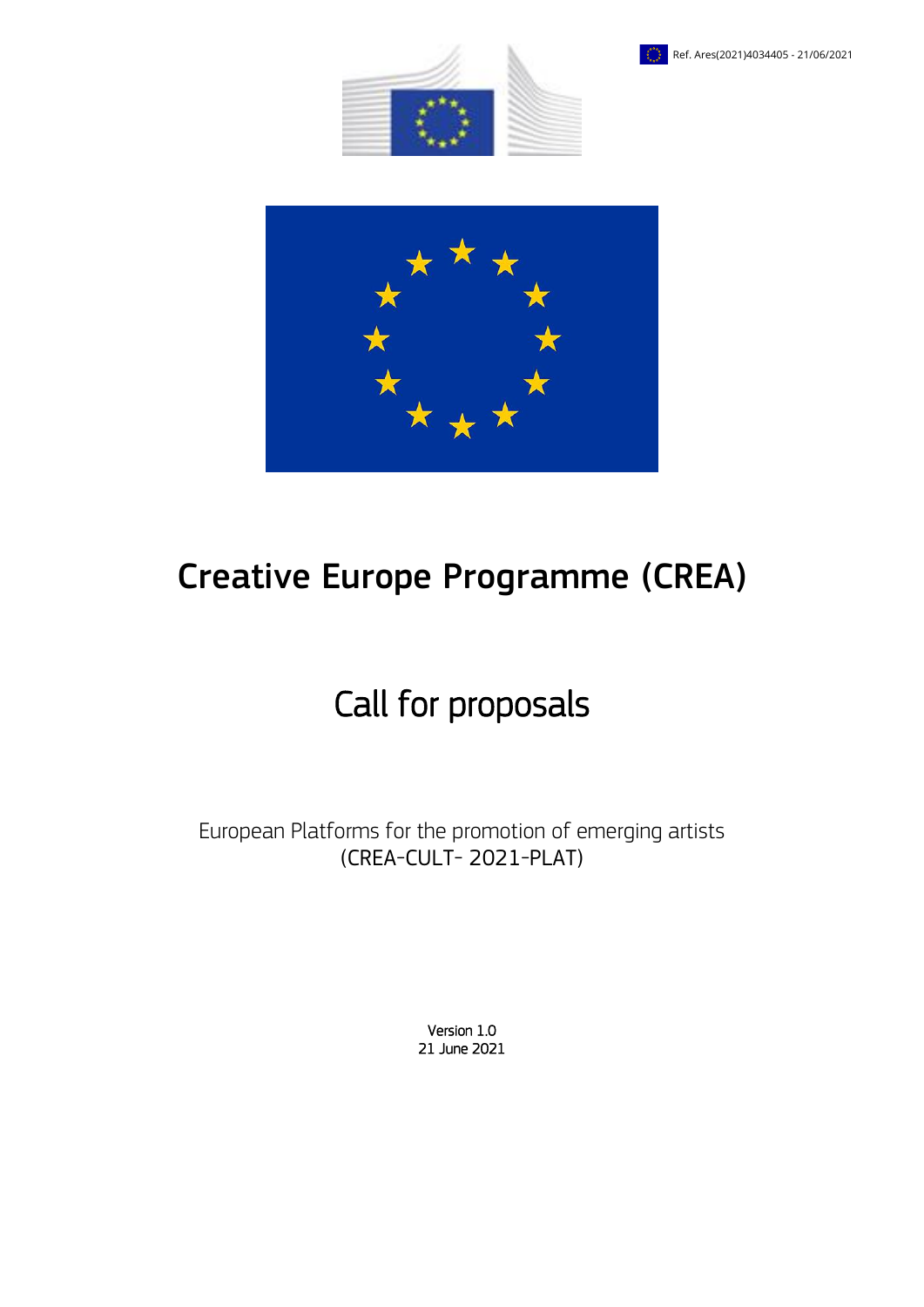| <b>HISTORY OF CHANGES</b> |                                   |                                         |      |  |  |  |
|---------------------------|-----------------------------------|-----------------------------------------|------|--|--|--|
| <b>Version</b>            | <b>Publication</b><br><b>Date</b> | Change                                  | Page |  |  |  |
| 1.0                       |                                   | dd.mm.2021   Initial version (new MFF). |      |  |  |  |
|                           |                                   | ٠                                       |      |  |  |  |
|                           |                                   | ٠                                       |      |  |  |  |
|                           |                                   | ٠                                       |      |  |  |  |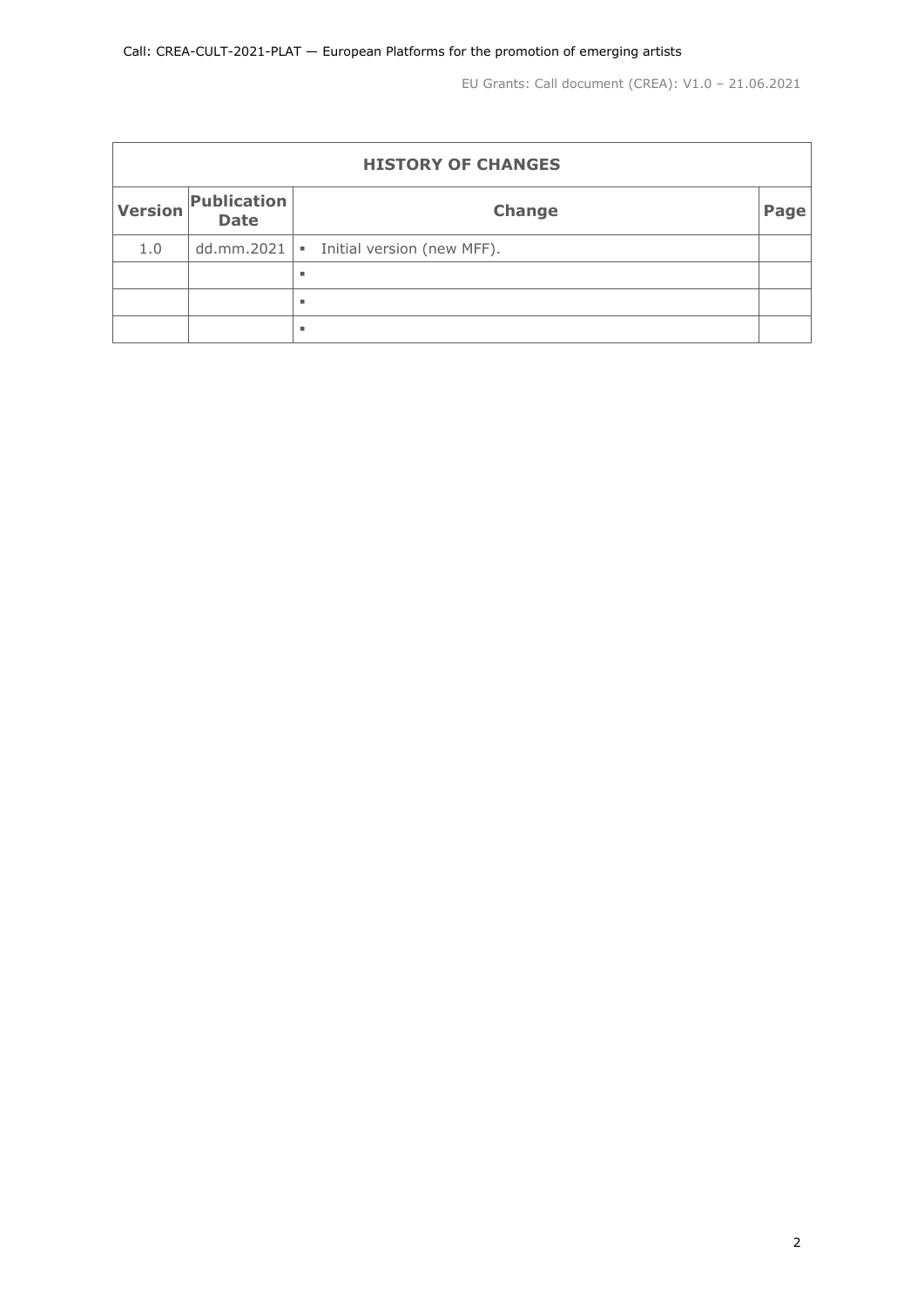

# EUROPEAN EDUCATION AND CULTURE EXECUTIVE **AGENCY (EACEA)**

EACEA.B - Creativity, Citizenship and Joint Operations<br>EACEA.B.1 - Culture

# **CALL FOR PROPOSALS**

# **TABLE OF CONTENTS**

| 2. Objectives - Themes and priorities - Activities that can be funded - Expected impact 8 |
|-------------------------------------------------------------------------------------------|
|                                                                                           |
|                                                                                           |
|                                                                                           |
|                                                                                           |
|                                                                                           |
|                                                                                           |
|                                                                                           |
|                                                                                           |
|                                                                                           |
|                                                                                           |
|                                                                                           |
|                                                                                           |
|                                                                                           |
|                                                                                           |
|                                                                                           |
|                                                                                           |
|                                                                                           |
|                                                                                           |
|                                                                                           |
|                                                                                           |
|                                                                                           |
|                                                                                           |
|                                                                                           |
|                                                                                           |
|                                                                                           |
|                                                                                           |
|                                                                                           |
|                                                                                           |
|                                                                                           |
|                                                                                           |
|                                                                                           |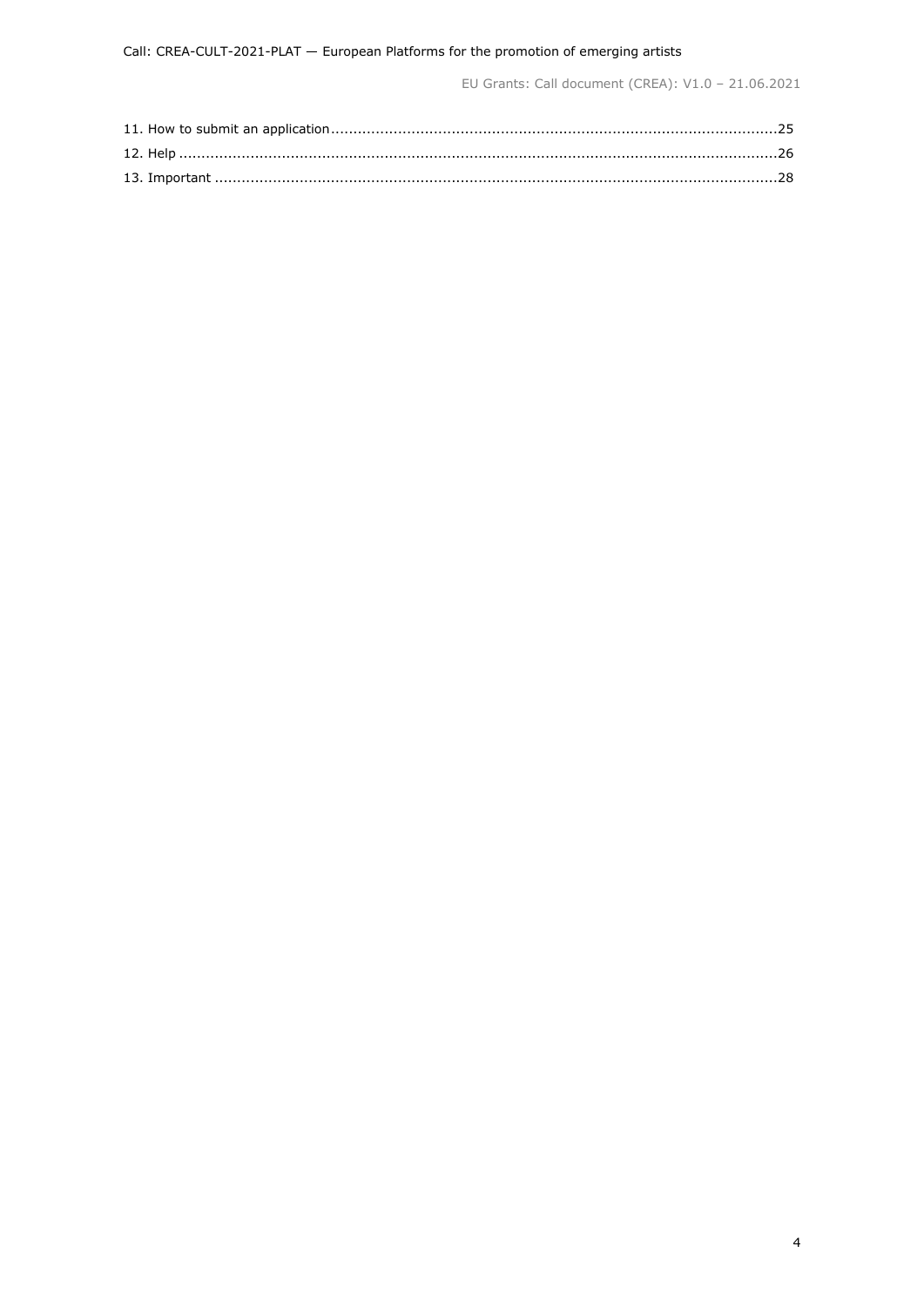# <span id="page-4-0"></span>**0. Introduction**

This is a call for proposals for EU **action grants** in the field of Culture under the **Creative Europe Programme**.

The regulatory framework for this EU Funding Programme is set out in:

- Regulation 2018/1046 [\(EU Financial Regulation\)](https://eur-lex.europa.eu/legal-content/EN/ALL/?uri=CELEX:32018R1046&qid=1535046024012)
- $-$  the basic act (Creative Europe Regulation 2021/818<sup>1</sup>).

The call is launched in accordance with the 2021 Work Programme<sup>2</sup> and will be managed by the **European Education and Culture Executive Agency (EACEA)** ('Agency').

The call covers the following **topics**:

# **CREA-CULT-2021-PLAT — European Platforms for the promotion of emerging artists**

Applicants cannot submit more than one proposal under this call.

We invite you to read the **call documentation** carefully, and in particular this Call Document, the Model Grant Agreement, the [EU Funding & Tenders Portal Online](https://ec.europa.eu/info/funding-tenders/opportunities/docs/2021-2027/common/guidance/om_en.pdf)  [Manual](https://ec.europa.eu/info/funding-tenders/opportunities/docs/2021-2027/common/guidance/om_en.pdf) and the EU Grants AGA — [Annotated Grant Agreement.](https://ec.europa.eu/info/funding-tenders/opportunities/docs/2021-2027/common/guidance/aga_en.pdf)

These documents provide clarifications and answers to questions you may have when preparing your application:

- the Call Document outlines the:
	- background, objectives, scope, activities that can be funded and the expected results (sections 1 and 2)
	- timetable and available budget (sections 3 and 4)
	- admissibility and eligibility conditions (including mandatory documents; sections 5 and 6)
	- $-$  criteria for financial and operational capacity and exclusion (section 7)
	- evaluation and award procedure (section 8)
	- $-$  award criteria (section 9)
	- legal and financial set-up of the Grant Agreements (section 10)
	- how to submit an application (section 11)
- the Online Manual outlines the:
	- procedures to register and submit proposals online via the EU Funding & Tenders Portal ('Portal')
	- recommendations for the preparation of the application

 $\mathbf{1}$ Regulation (EU) 2021/818 of the European Parliament and of the Council of 28 May 2021 establishing the Creative Europe Programme for the period 2021-2027 (OJ L 189).

<sup>2</sup> Commission Implementing Decision C(2021) 3563 final of 26.5.2021 on the adoption of the work programme for 2021 and the financing decision for the implementation of the Creative Europe Programme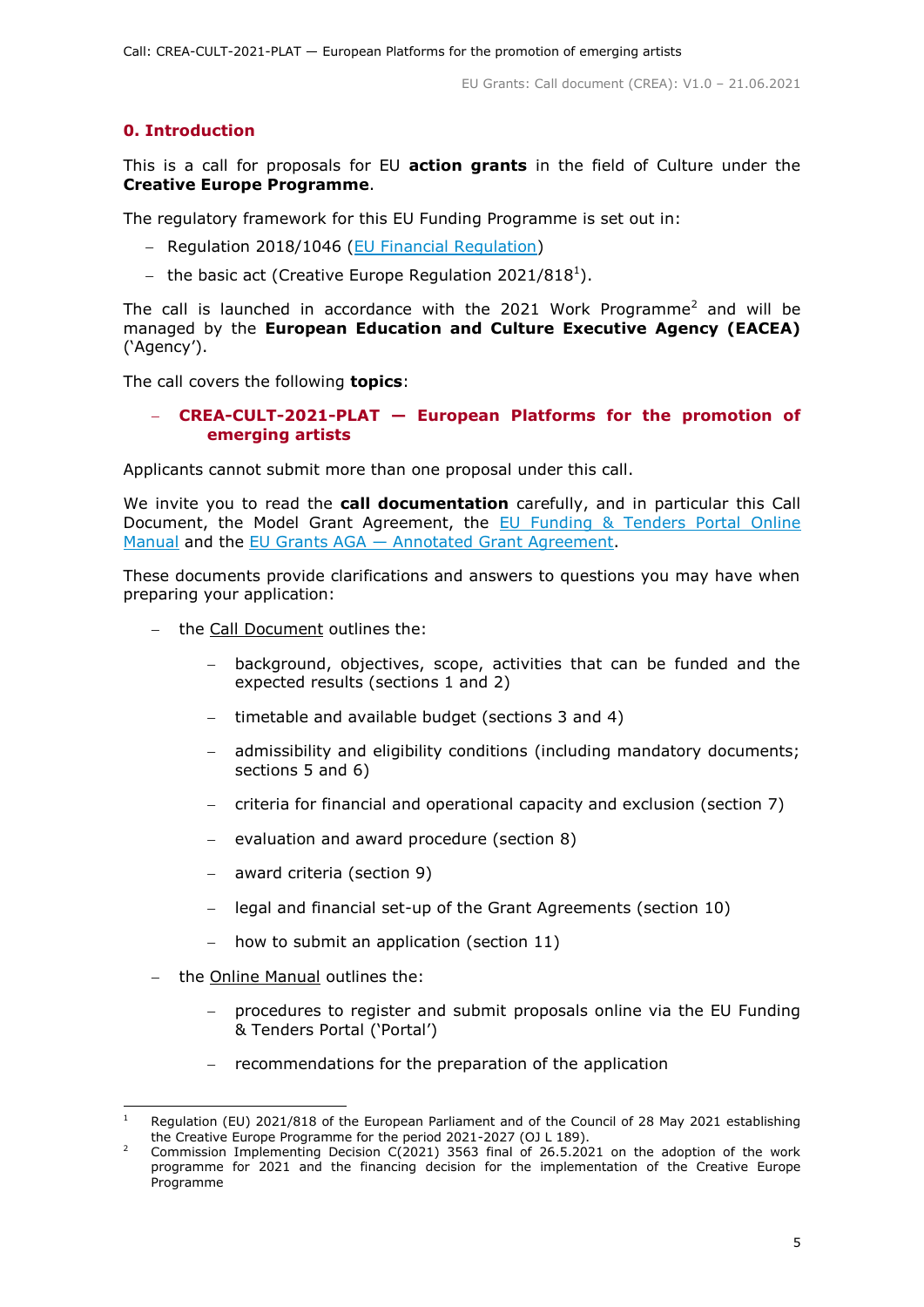- the AGA Annotated Grant Agreement contains:
	- detailed annotations on all the provisions in the Grant Agreement you will have to sign in order to obtain the grant *(including cost eligibility, payment schedule, accessory obligations, etc)*.

You are also encouraged to visit the [Creative Europe Project Results](https://ec.europa.eu/programmes/creative-europe/projects/) website to consult the list of projects funded previously.

### <span id="page-5-0"></span>**1. Background**

THE CREATIVE EUROPE PROGRAMME

#### *Objectives*

Creative Europe brings together actions supporting the European cultural and creative sectors.

The term **'Cultural and creative sectors**' means all sectors whose activities are based on cultural values or artistic and other individual or collective creative expressions. The activities may include the development, the creation, the production, the dissemination and the preservation of goods and services, which embody cultural, artistic or other creative expressions, as well as education or management, related to these activities. The sectors include, inter alia, architecture, archives, libraries and museums, artistic crafts, audiovisual (including film, television, video games and multimedia), tangible and intangible cultural heritage, design (including fashion design), festivals, music, literature, performing art (including theatre and dance), books and publishing, radio, and visual arts.

The general objectives of the Programme are:

- to safeguard, develop and promote European cultural and linguistic diversity and heritage;
- to increase the competitiveness and the economic potential of the cultural and creative sectors, in particular the audiovisual sector.

These goals are pursued through the following **specific objectives**:

- enhancing artistic and cultural cooperation at the European level, in order to support the creation of European works and strengthen the economic, social and external dimension of and innovation and mobility in Europe's cultural and creative sectors (**CULTURE strand**);
- promoting the competitiveness, scalability, cooperation, innovation, and sustainability, including through mobility in the European audiovisual sector (**MEDIA strand**); and
- promoting policy cooperation and innovative actions supporting all strands of the programme, promoting a diverse, independent and pluralistic media environment, and media literacy, thereby fostering freedom of artistic expression, intercultural dialogue and social inclusion (**CROSS SECTORAL strand**).

#### *Policy framework*

Creative Europe is fully aligned with the **political priorities of the Commission** and the 2018 Commission Communication on a [New European Agenda for Culture.](https://eur-lex.europa.eu/legal-content/EN/TXT/?uri=COM%3A2018%3A267%3AFIN) Supporting the Gender Equality Strategy 2020-2025 and the European Green Deal are considered cross-cutting issues.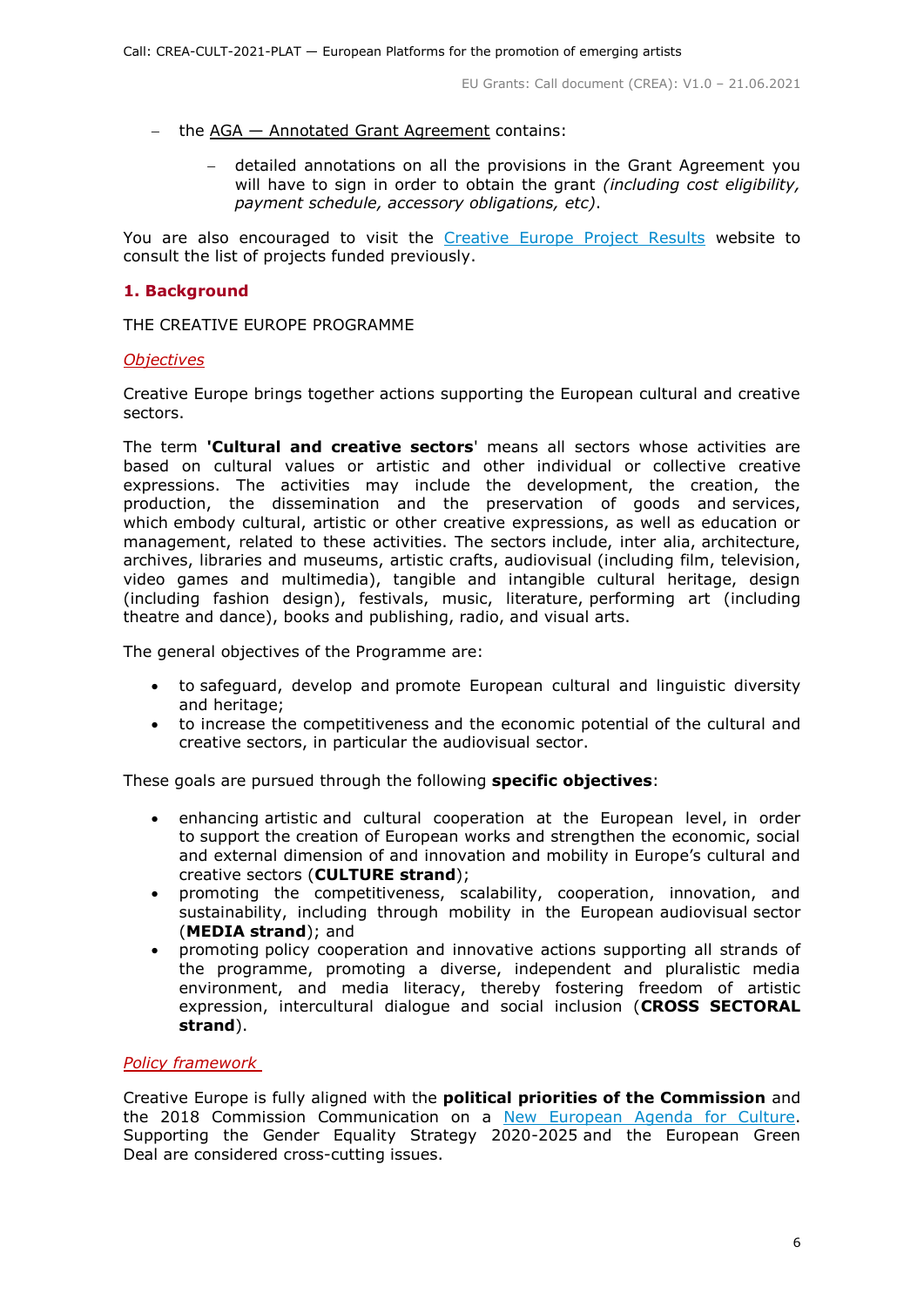The Programme is also aligned with the Council's multiannual [Work Plan for Culture](https://eur-lex.europa.eu/legal-content/EN/TXT/?uri=CELEX:52018XG1221(01))  [\(2019-2022\),](https://eur-lex.europa.eu/legal-content/EN/TXT/?uri=CELEX:52018XG1221(01)) the 2016 Joint Communication [Towards an EU strategy for international](https://ec.europa.eu/culture/policies/international-cultural-relations)  [cultural relations](https://ec.europa.eu/culture/policies/international-cultural-relations) and the 2014 Commission Communication [Towards an integrated](https://ec.europa.eu/assets/eac/culture/library/publications/2014-heritage-communication_en.pdf)  [approach to cultural heritage for Europe,](https://ec.europa.eu/assets/eac/culture/library/publications/2014-heritage-communication_en.pdf) which all plead for a stronger role for culture in the further social, economic and international development of our Union.

The Programme will also focus on supporting the policy objectives of the **Digital Single Market** and the**#Digital4Culture** strategy.

The Programme, while preserving its essential nature, will contribute to the New [European Bauhaus](https://europa.eu/new-european-bauhaus/about/about-initiative_en) initiative, connecting the European Green Deal to our living spaces and will contribute as well to the [European Year of Rail 2021,](https://europa.eu/year-of-rail/index_en) highlighting the benefits of rail as a sustainable, smart and safe means of transport and encouraging the use of rail.

In accordance with the [European Pillar of Social Rights Action Plan,](https://ec.europa.eu/info/strategy/priorities-2019-2024/economy-works-people/jobs-growth-and-investment/european-pillar-social-rights/european-pillar-social-rights-action-plan_en) the Programme supports promotion of fair working conditions, including fair remuneration for all cultural and creative professionals. The **Study on the working conditions of artists**, [cultural and creative professionals,](https://ec.europa.eu/culture/news/study-artists-working-conditions-published) including initiatives for the fair remuneration of artists and cultural professionals, recently published by the European Commission and stakeholders, deserves special attention.

The COVID-19 crisis was an accelerator of change in the cultural and creative sectors, amplifying many of the challenges they have been facing. The cultural and creative sectors have been amongst the hardest hit by the COVID-19 crisis, which has accelerated the existing trends driven by globalisation and the digital transition. The combination of restrictive hygiene rules and the economic recession have created immediate drops in revenue and cash flow as well as accelerated structural change. There is a need to pool resources and support initiatives that promote the **resilience**  and recovery of cultural operators, artists and cultural professionals, who have been profoundly affected by lockdowns and physical distancing measures.

The **digital transition** accelerated by the COVID-19 pandemic is bringing about a change of paradigm, significantly impacting how cultural goods are created, managed, disseminated, accessed and monetised.

The richness, which stems from Europe's cultural and linguistic diversity, does not easily benefit European citizens, because the cultural and creative sectors are too often fragmented along national and linguistic lines and lack critical mass. The **transnational circulation** and co-production of works remain limited and it is therefore important to develop effective solutions to reach audiences across borders.

These challenges, of a transnational nature, require a targeted European approach to optimise the potential of the sectors to contribute to jobs, growth and social inclusion, including for the most disadvantaged and hard-to-reach groups. The Programme will support actions and activities with a **European added value**, which complement regional, national, international and other Union programmes and policies.

#### *Culture strand 2021 priorities*

In 2021, the Culture strand of the new Creative Europe programme intends to promote:

- Reinforcement of the **resilience to** allow the **recovery of cultural operators** in light of the COVID-19 crisis.
- **Innovation and joint creations:** the Programme will support operators to develop innovative European projects to allow the evolution of the cultural and creative sectors and to increase their competitiveness. Innovations can be of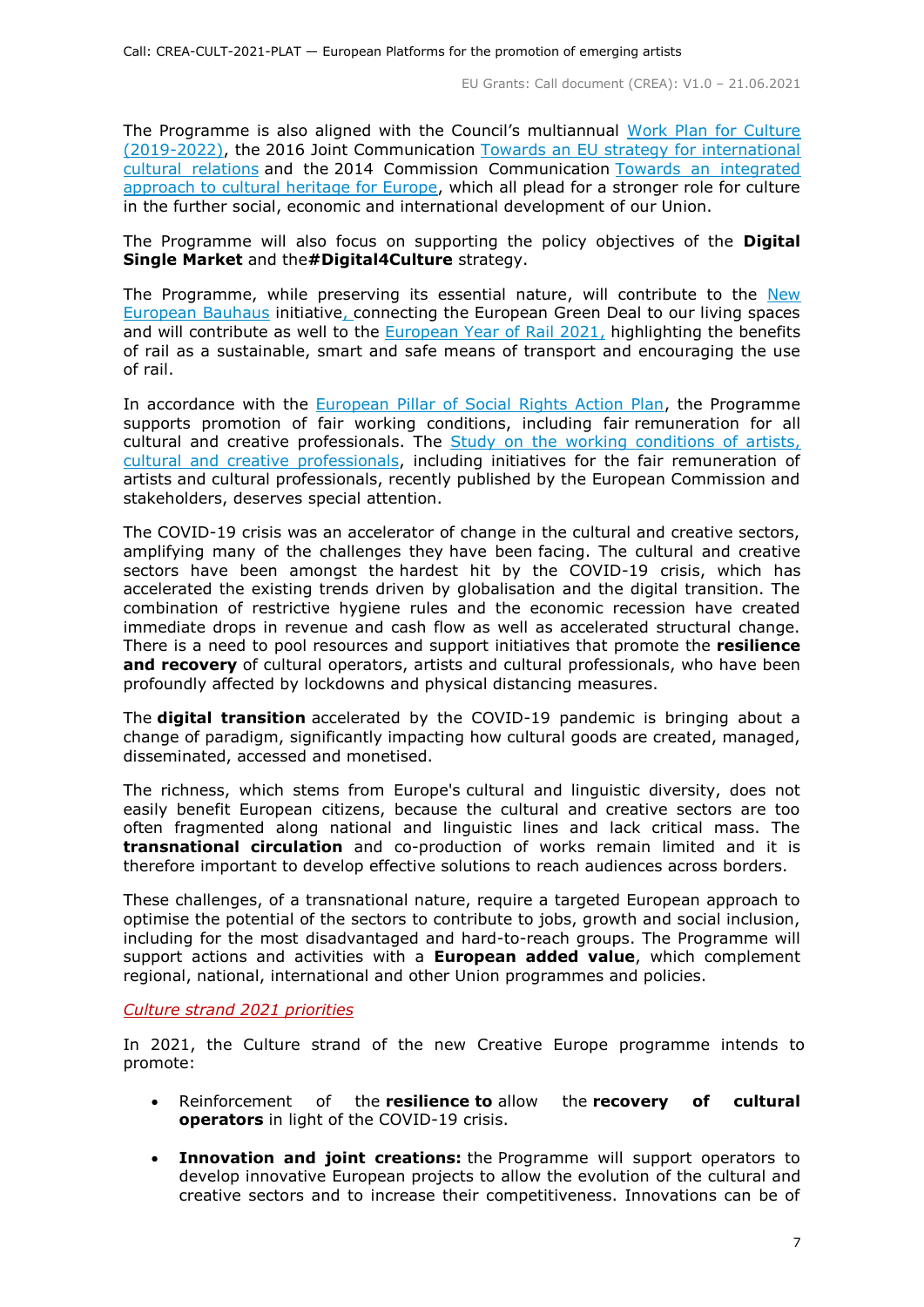a technological and artistic nature and can include the development and experimentation of new practices or new models or the transfer and dissemination of good practices from one European region or sector to others. Areas of innovation can include fighting climate change, digitisation or a societal dimension such as audience development, gender equality, the inclusion of people with disabilities, belonging to minorities, to socially marginalised groups.

- **Co-production, cooperation, learning and connection** of organisations of all sizes and that will build capacity, help the circulation of artists and works, give rise to co-productions and artistic creations and contribute to disseminating professional and artistic good practices across Europe.
- **Capacity building of artists:** the Programme will help European artists and cultural and creative professionals move up to the European level by supporting (emerging) talents and skills development. Platforms will be supported to increase the visibility and the circulation of European emerging artists and works in Europe and beyond. It will also support actions that promote the circulation of European literary works allowing the book sector (booksellers, libraries, etc.) to foster cooperation between publishers and their partners.
- The programme will invest in activities that encourage the **scaling up of Europe's cultural and creative sectors** at European and global levels, for instance by supporting their **international presence**, marketing and branding. It will help collect and disseminate data, information, practices, ideas and solutions; provide training and advice to professionals; represent the sectors at national and European level and advocate on their behalf on key sectoral issues.

#### *Cross-cutting issues*

In addition, as cross-cutting issues, the Programme will support effective mechanisms to ensure the cultural sectors offer diversity, inclusion and equality for all and contribute to the fight against climate change.

- **Inclusion, diversity, and gender equality.** Projects should facilitate access to European cultural and creative content for all groups and audiences, especially for professionals and participants with disadvantaged backgrounds and fewer opportunities related to disability or health problems, economic, social or geographical obstacles or cultural differences. Particular attention will be given to fostering gender equality, in particular as a driver of creativity, economic growth and innovation. Projects must seek to promote gender equality and non-discrimination mainstreaming in accordance with the [Gender Mainstreaming Toolkit.](https://eige.europa.eu/gender-mainstreaming/toolkits/gender-impact-assessment/guide-gender-impact-assessment) All activities funded under the programme shall incorporate a gender equality perspective and contribute to the equal empowerment of women and men, ensuring that they achieve their full potential and benefit from the same rights.
- **Environment and the fight against climate change.** The cultural and creative sectors should contribute to the European Green Deal, in particular, by encouraging its operators to adopt more environmentally sustainable practices and, by this, to contribute to the achievement of the overall target of 30% of the Union budget expenditures supporting climate objectives. Culture can play an important role in the green transition through awareness-raising, learning, communication and in the sharing of knowledge and good practices,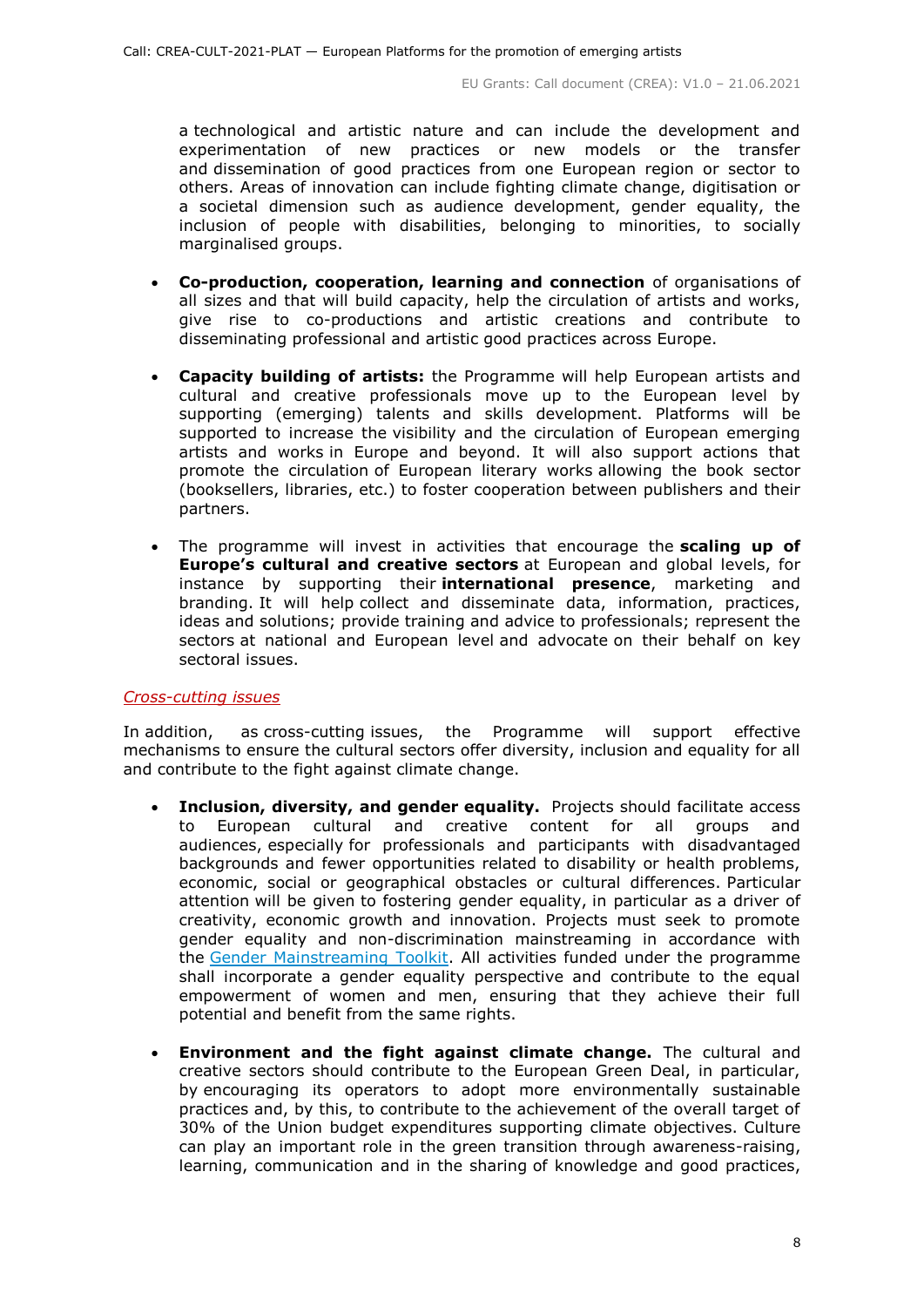and has the potential to develop innovative ways of tackling environmental challenges.

#### <span id="page-8-0"></span>**2. Objectives — Themes and priorities — Activities that can be funded — Expected impact**

#### <span id="page-8-1"></span>*Objectives*

This action will support projects that aim to increase the visibility and the circulation of European emerging artists and works outside their own borders, in Europe and beyond. It also seeks to increase access to and participation in cultural events and activities, as well as audience engagement and development. Such projects are also designed to contribute to the implementation of EU policy priorities in the culture field. In this regard, the circulation of artists and works can contribute to the activation of new and/or more sustainable cultural public spaces.

For the purpose of this action, projects shall establish Platforms that can be defined as showcase/springboard platforms composed of a coordinating organisation and member organisations with a common artistic editorial and branding strategy.

# <span id="page-8-2"></span>*Themes and priorities (scope)*

Further to the above-mentioned objective, proposals should mainstream the following themes and priorities:

- supporting emerging artists and cultural professionals and building adequate responses to the needs and challenges to support the internationalisation of their careers, which could include new models of creation, showcasing and exhibition, export strategy and distribution, and mobility and exchange
- promoting a fair, inclusive and diverse environment for emerging artists, looking particularly at effective ways to tackle the gender gap and fight discrimination. From this perspective, promoting equal opportunities, better working conditions and fair remuneration will be a strategic feature of proposed projects
- contributing to increasing the sectors' environmental sustainability and awareness by demonstrating a capacity to propose and develop practices that contribute to the European Green Deal

All proposals should present a needs analysis and a substantiated strategy on how the above themes and priorities will be tackled.

### <span id="page-8-3"></span>*Activities that can be funded (scope)*

### - **Developing common actions in order to:**

- promote, celebrate and boost the diversity of the European repertoire by developing a common European programming of non-national artists and ensuring the presence of these artists at major events, festivals, fairs and markets;
- develop a strong common communication and branding strategy, and establish a European quality label;
- promote and encourage the digital shift to adapt to the substantial changes in how cultural goods are created, managed, disseminated, accessed, consumed and monetised, changing the value propositions which prevailed in the analogue era;
- enforce peer-learning and networking, notably with other Platforms and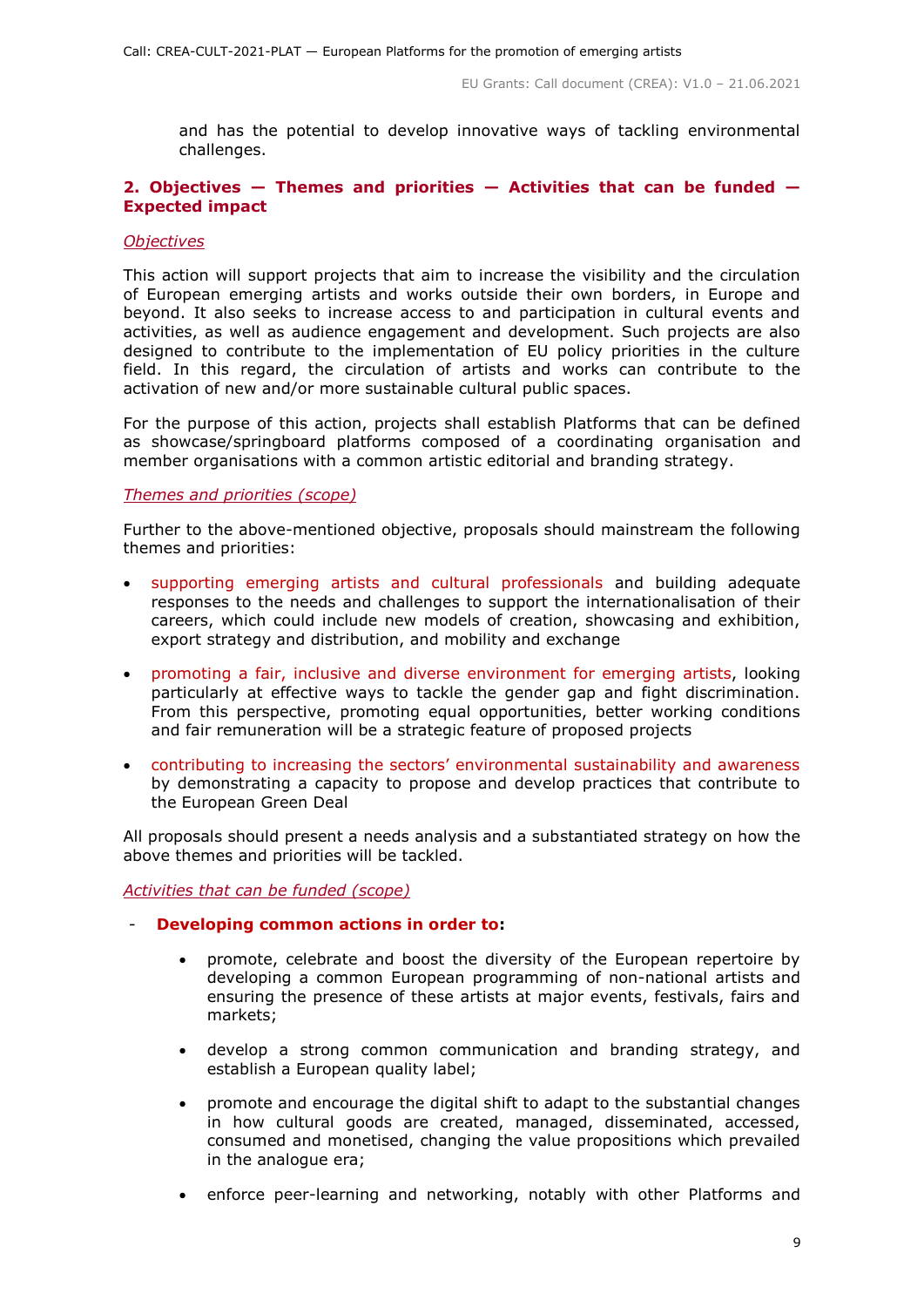other projects, actions and initiatives supported by Creative Europe;

 develop and strengthen management capabilities with activities such as coordination activities, meetings, evaluation, quality control, reporting, etc.

# - **Providing financial support to Platform's members in order to:**

 increase the European dimension and the geographic diversity of the members' artistic programming by offering emerging artists concrete and professional opportunities to reach a new and diverse audience and develop their careers by giving more visibility to their talent and work outside their borders; train and nurture emerging talent, enforce measures to improve working conditions for emerging talents and cultural professionals.

Proposals should include suitable activities to meet the objective of the call and address the themes, priorities and cross-cutting issues in an effective way.

These activities should be formulated within a solid strategic framework and be **structured in work packages**. A work package is a major sub-division of the project. Each work package is accompanied by an objective (expected outcome) and should list the activities, milestones and deliverables that belong to it (See section 10 – *Milestones and Deliverables*)

Activities might be carried out both to complement and, as much as possible, be in synergy with: the European Commission's pilot project on mobility (i-Portunus)<sup>3</sup>; the Creative Europe Prizes and initiatives<sup>4</sup> when relevant; the New European Bauhaus<sup>5</sup> initiative.

Under this call for proposals, financial support to third parties is allowed. For more details see section 6 (Eligibility of activities).

The quality of the proposed activities, work packages, milestones and deliverables will be assessed under the award criterion 'Quality of content and activities'. For more details, please check section 9 of this document.

#### <span id="page-9-0"></span>*Expected impact*

The action aims to support about 15 platforms covering different cultural and creative sectors. As the support is intended to have a structuring effect, only a limited number of Platforms will be supported, with a view to achieving a balanced coverage across the different sectors. The intention is to support no more than one platform targeting the same type of artist or cultural work. This consideration will be taken into account by evaluators in the evaluation process.

Also, the action aims to have a critical impact on emerging artists and their careers, and as such the projects will have to:

- establish a platform composed of a coordinating organisation and member organisations (third parties);
- have a common coordinated artistic editorial strategy to identify and showcase European emerging artists and their works outside their own

-

<sup>3</sup> [http://www.i-portunus.eu](http://www.i-portunus.eu/)

<sup>4</sup> https://ec.europa.eu/culture/european-union-prizes-and-initiatives

 $5$  https://europa.eu/new-european-bauhaus/index en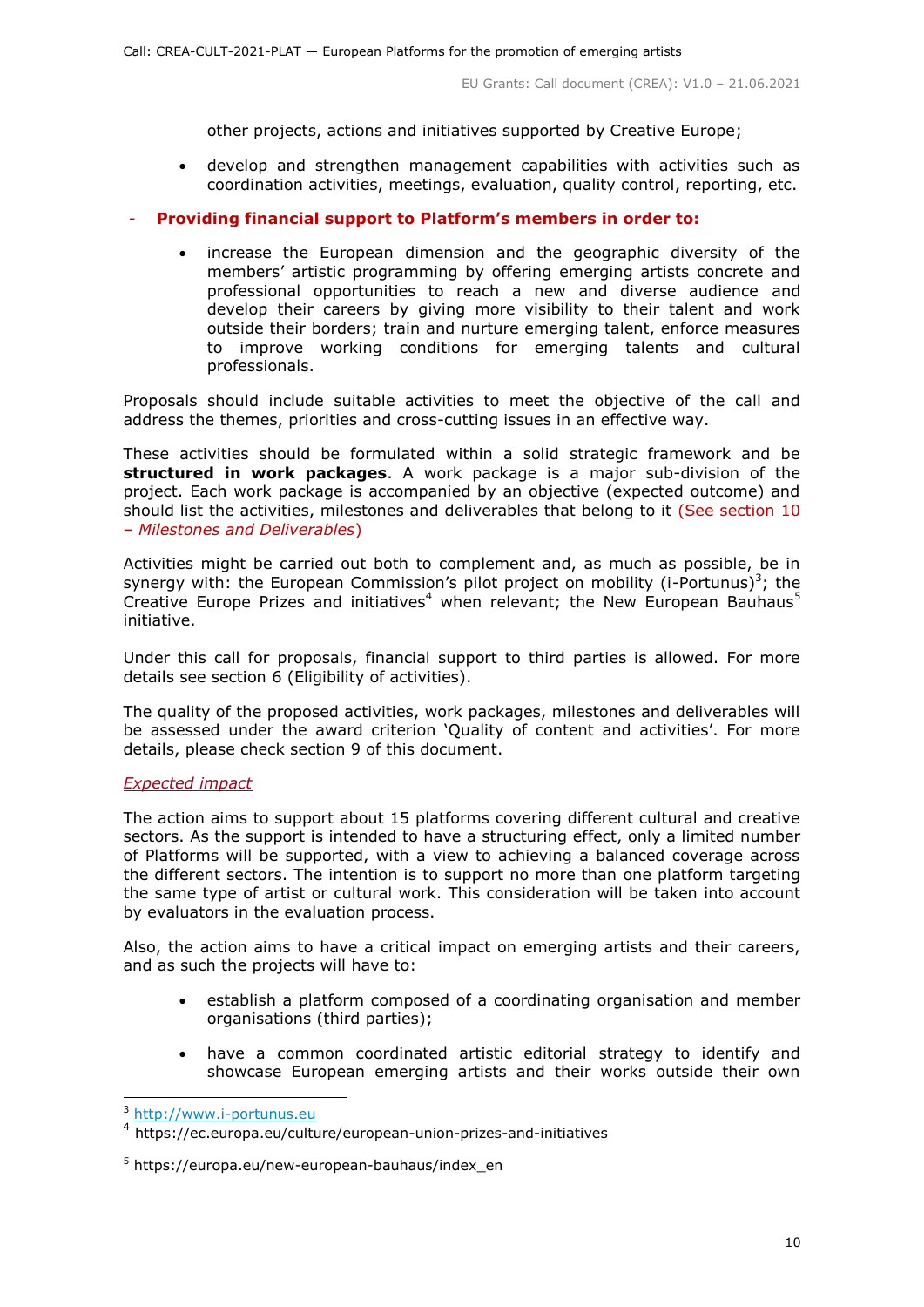borders;

- provide financial support (re-granting) to help member organisations to boost the diversity, the European dimension and the visibility of their programming and to increase the number of supported emerging artists;
- specify in the proposal the definition of "emerging artist", in agreement with the member organisations, according to the project and the cultural sector in which the Platform operates;
- commit to spend at least 70% of the amount granted per year to the artistic programming;
- support at least 50 emerging artists per year;
- build a strategy to increase the number of members.

All of these measures are mandatory and must be clearly detailed in the proposal.

# <span id="page-10-0"></span>**3. Available budget**

The available call budget is **EUR 33 000 000**.This budget might be increased by maximum 20%.

Specific budget information per topic can be found in the table below.

| <b>Topic</b>                                                   | <b>Topic budget</b>   |
|----------------------------------------------------------------|-----------------------|
| European Platforms for<br>the promotion of<br>emerging artists | <b>FUR 33 000 000</b> |

We reserve the right not to award all available funds or to redistribute them between the call priorities, depending on the proposals received and the results of the evaluation.

# <span id="page-10-1"></span>**4. Timetable and deadlines**

| Timetable and deadlines (indicative) |                                                |  |  |  |
|--------------------------------------|------------------------------------------------|--|--|--|
| Call opening:                        | 22 June 2021                                   |  |  |  |
| Deadline for submission:             | 29 September 2021 - 17:00:00 CET<br>(Brussels) |  |  |  |
| Fyaluation:                          | October-December 2021                          |  |  |  |
| Information on evaluation results:   | January-February 2022                          |  |  |  |
| GA signature:                        | February / March 2022                          |  |  |  |

# <span id="page-10-2"></span>**5. Admissibility and documents**

Proposals must be submitted before the **call deadline** *(see timetable section 4)*.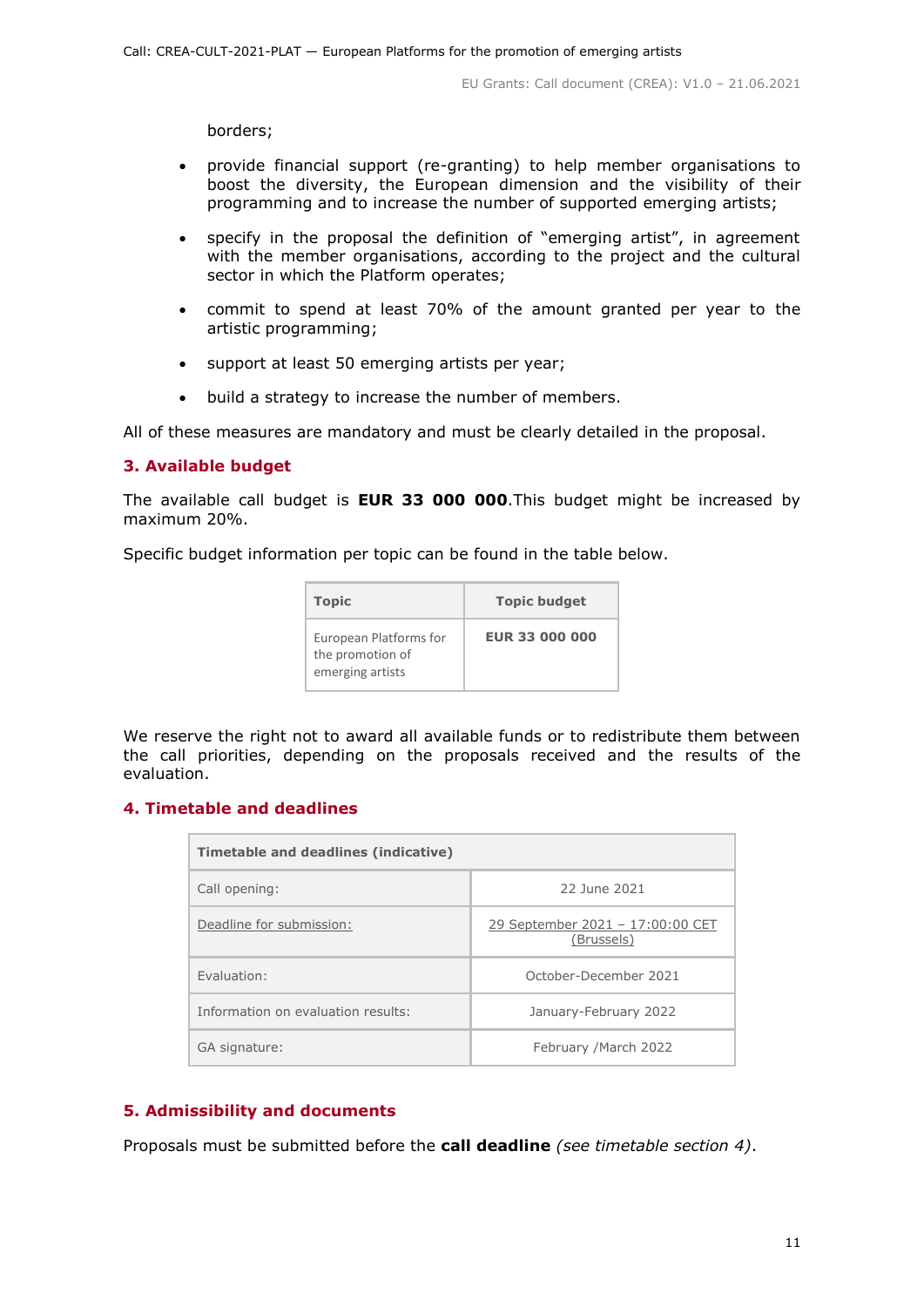Proposals must be submitted **electronically** via the Funding & Tenders Portal Electronic Submission System (accessible via the Topic page in the Search Funding & [Tenders](https://ec.europa.eu/info/funding-tenders/opportunities/portal/screen/opportunities/topic-search;freeTextSearchKeyword=;typeCodes=0,1;statusCodes=31094501,31094502,31094503;programCode=null;programDivisionCode=null;focusAreaCode=null;crossCuttingPriorityCode=null;callCode=Default;sortQuery=openingDate;orderBy=asc;onlyTenders=false;topicListKey=topicSearchTablePageState) section. Paper submissions are NOT possible.

Proposals (including annexes and supporting documents) must be submitted using the forms provided *inside* the Submission System (**A**) NOT the documents available on the Topic page  $-$  they are only for information).

Proposals must be **complete** and contain all the requested information and all required annexes and supporting documents:

- $-$  Application Form Part A  $-$  contains administrative information about the participants (future coordinator, beneficiaries and affiliated entities) and the summarised budget for the project *(to be filled in directly online)*
- Application Form Part B contains the technical description of the project *(to be downloaded from the Portal Submission System, completed and then assembled and re-uploaded)*
- Part C *(to be filled in directly online)* containing additional project data
- **mandatory annexes and supporting documents** *(to be uploaded)*:
	- **detailed budget table** *(template available in the Submission System)]*
	- CVs of core project team: not applicable
	- activity reports of last year: not applicable
	- list of previous projects (key projects for the last 4 years) *(template available in Part B)*
	- Other Annexes: a **Platform membership agreement** confirming the establishment and the principles of the Platform, signed by all the members (mandatory – to be uploaded).

#### The **Platform membership agreement must include** and/or define the following:

- *the objective of the Platform*
- *a list of member organisations (name, type and location of the organisation)*
- *a work plan and duration of the project*
- *a definition of the concept of "emerging artist"*
- *the selection process for emerging artists*
- *internal organisation and governance rules and structure, including collaboration and reporting rules*
- *the role, tasks, type of activities and responsibilities of the coordinating organisation and the member organisations;*
- *a definition of the methodology for the distribution of the financial support to member organisations (third parties) with clear and verifiable criteria (see sections 2 and 6)*
- *the definition and main features of both branding and quality label strategies*

Please be aware that since the detailed budget table serves as the basis for fixing the lump sums for the grants (and since lump sums must be reliable proxies for the actual costs of a project), the costs you include MUST comply with the basic eligibility conditions for EU actual cost grants *(see AGA — [Annotated Grant Agreement, art 6\)](https://ec.europa.eu/info/funding-tenders/opportunities/docs/2021-2027/common/guidance/aga_en.pdf)*. This is particularly important for purchases and subcontracting, which must comply with best value for money (or if appropriate the lowest price) and be free of any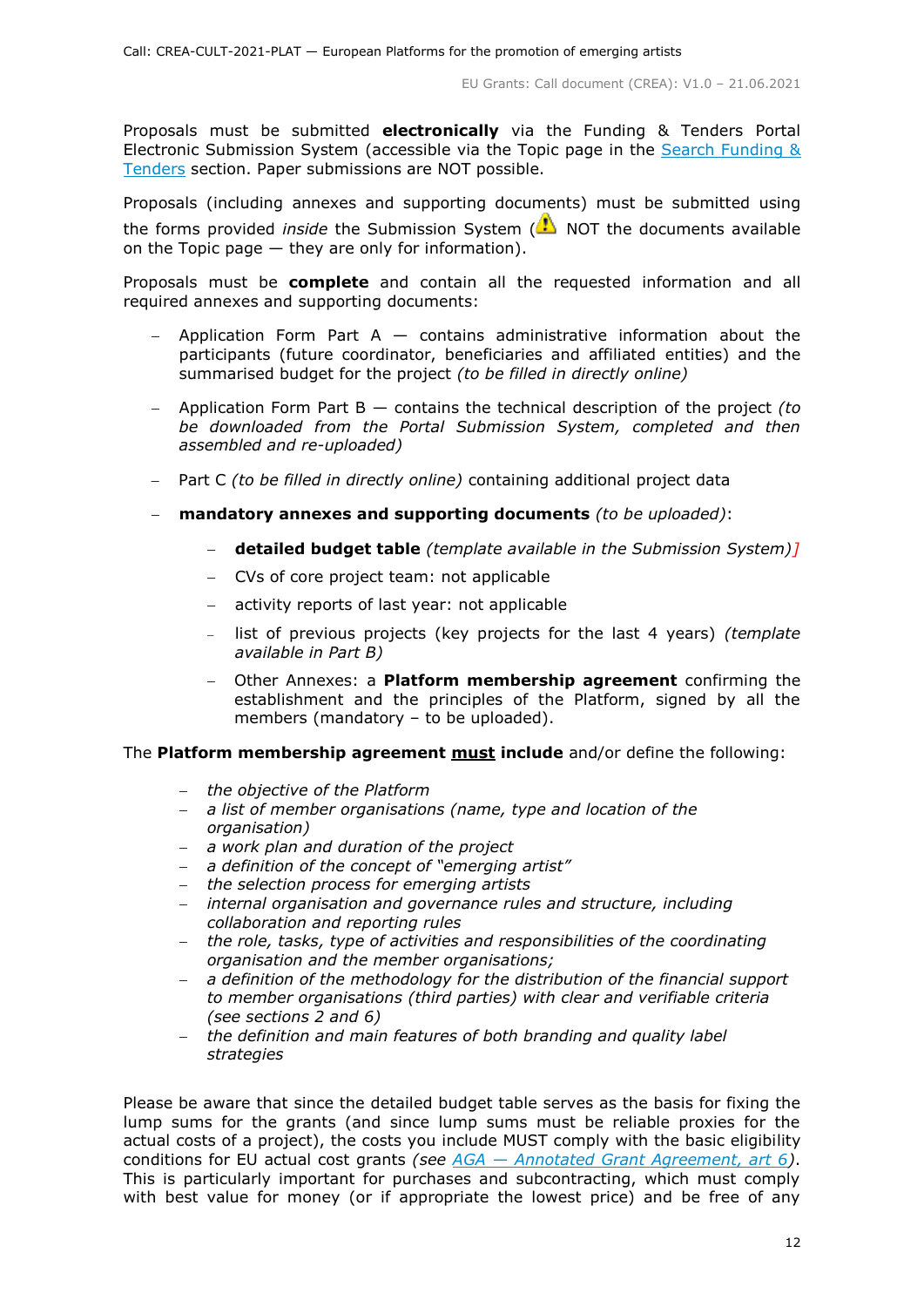conflict of interests. If the budget table contains ineligible costs, the grant may be reduced (even later on during the project implementation or after their end).

At proposal submission, you will have to confirm that you have the **mandate to act** for all applicants. Moreover you will have to confirm that the information in the application is correct and complete and that the participants comply with the conditions for receiving EU funding (especially eligibility, financial and operational capacity, exclusion, etc.). Before signing the grant, each beneficiary and affiliated entity will have to confirm this again by signing a declaration of honour (DoH). Proposals without full support will be rejected.

Your application must be **readable, accessible and printable**.

Proposals are limited to maximum **70 pages** (Part B). Evaluators will not consider any additional pages.

You may be asked at a later stage for further documents *(for legal entity validation, financial capacity check, bank account validation, etc.)*.

**For more information about the submission process (including IT aspects), consult** the [Online Manual.](https://ec.europa.eu/info/funding-tenders/opportunities/docs/2021-2027/common/guidance/om_en.pdf)

# <span id="page-12-0"></span>**6. Eligibility**

<span id="page-12-1"></span>*Eligible participants (eligible countries)*

In order to be eligible, the applicants (beneficiaries and affiliated entities) must:

- be legal entities (public or private bodies)
- be established in one of the eligible countries, i.e.:
	- Creative Europe Participating Countries:
		- EU Member States (including overseas countries and territories (OCTs))
		- non-EU countries:
			- $-$  listed EEA countries and countries associated to the Creative Europe Programme [\(associated countries\)](https://ec.europa.eu/info/funding-tenders/opportunities/docs/2021-2027/crea/guidance/list-3rd-country-participation_crea_en.pdf) or countries which are in ongoing negotiations for an association agreement and where the agreement enters into force before grant signature

Beneficiaries and affiliated entities must register in the [Participant Register](https://ec.europa.eu/info/funding-tenders/opportunities/portal/screen/how-to-participate/participant-register)  $-$  before submitting the proposal  $-$  and will have to be validated by the Central Validation Service (REA Validation). For the validation, they will be requested to upload documents showing legal status and origin.

Other entities may participate in other consortium roles, such as associated partners, subcontractors, third parties giving in-kind contributions, etc. *(see section 13)*.

#### *Specific cases*

Natural persons — Natural persons are NOT eligible (with the exception of selfemployed persons, i.e. sole traders, where the company does not have legal personality separate from that of the natural person.

International organisations — International organisations are eligible. The rules on eligible countries do not apply to them.

Entities without legal personality  $-$  Entities which do not have legal personality under their national law may exceptionally participate, provided that their representatives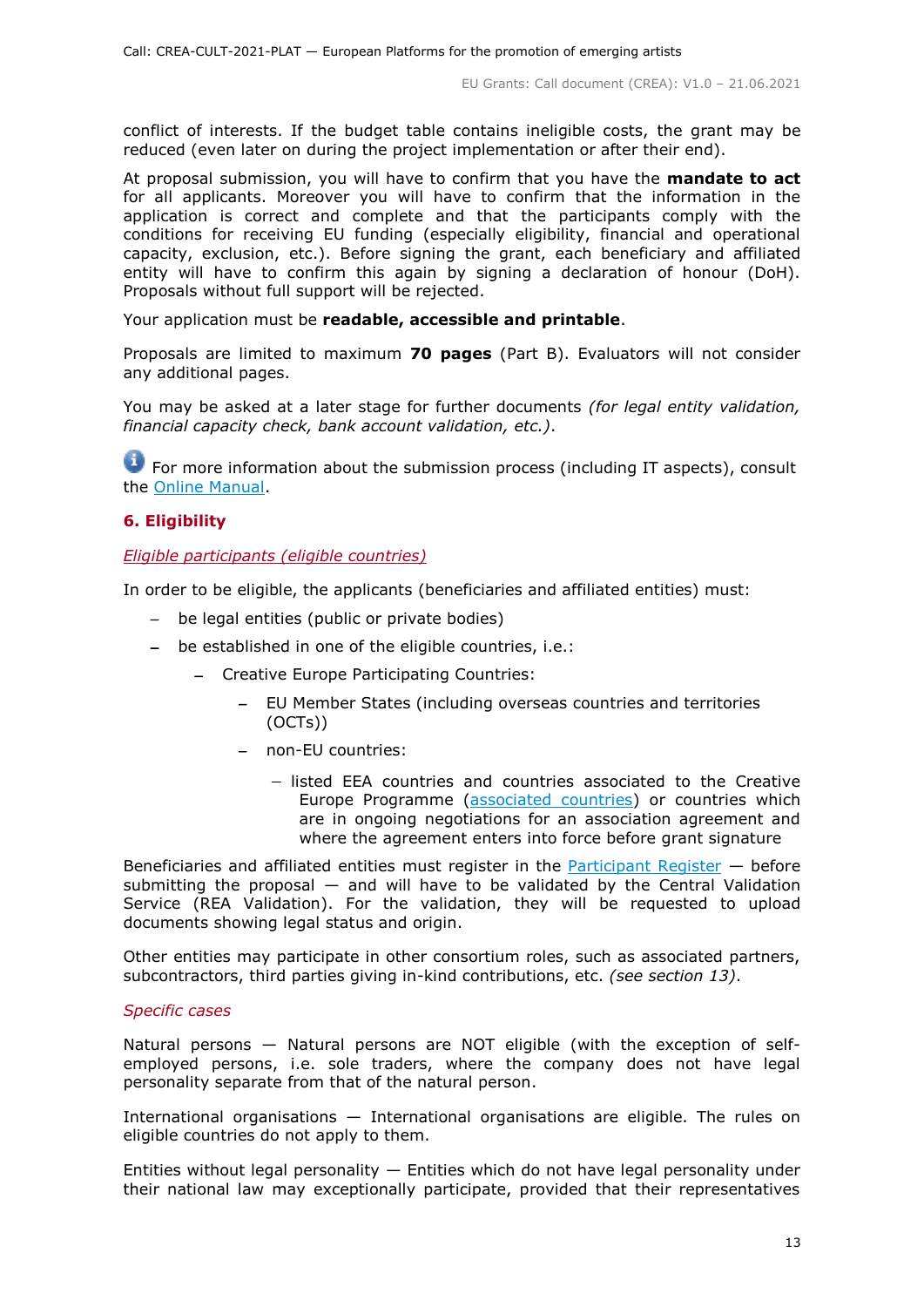have the capacity to undertake legal obligations on their behalf, and offer guarantees for the protection of the EU financial interests equivalent to that offered by legal persons<sup>6</sup>.

EU bodies — EU bodies (with the exception of the European Commission Joint Research Centre) can NOT be part of the consortium.

Associations and interest groupings — Entities composed of members may participate as 'sole beneficiaries' or 'beneficiaries without legal personality'<sup>7</sup>.

 $\bullet$  Please note that if the action will be implemented by the members, they should also participate (either as beneficiaries or as affiliated entities, otherwise their costs will NOT be eligible).

Countries currently negotiating association agreements — Beneficiaries from countries with ongoing negotiations *(see list above)* may participate in the call and can sign grants if the negotiations are concluded before grant signature (with retroactive effect, if provided in the agreement).

EU restrictive measures — Special rules apply for certain entities *(e.g. entities subject to [EU restrictive measures](http://www.sanctionsmap.eu/) under Article 29 of the Treaty on the European Union (TEU) and Article 215 of the Treaty on the Functioning of the EU (TFEU)<sup>8</sup> and entities covered by Commission Guidelines No [2013/C 205/05](http://eur-lex.europa.eu/LexUriServ/LexUriServ.do?uri=OJ:C:2013:205:FULL:EN:PDF)<sup>9</sup> )*. Such entities are not eligible to participate in any capacity, including as beneficiaries, affiliated entities, associated partners, subcontractors or recipients of financial support to third parties (if any).

For more information, *see [Rules for Legal Entity Validation,](https://ec.europa.eu/info/funding-tenders/opportunities/docs/2021-2027/common/guidance/rules-lev-lear-fca_en.pdf) LEAR Appointment and [Financial Capacity Assessment](https://ec.europa.eu/info/funding-tenders/opportunities/docs/2021-2027/common/guidance/rules-lev-lear-fca_en.pdf)*.

<span id="page-13-0"></span>*Consortium composition*

Only applications by single applicants are allowed (single beneficiaries); affiliated entities and other participants are allowed, if needed.

other conditions:

The coordinator must have had a legal existence for at least 2 years on the date of the deadline for submission.

Each Platform must be composed of a coordinating organisation and at least 11 member organisations that will have the status of Members "third parties". The coordinating organisation and the member organisations must be legal persons, established and officially registered in at least 12 different participating countries. (Minimum 12 organisations from 12 different eligible countries)

<span id="page-13-1"></span>*Eligible activities*

-

Eligible activities are the ones set out in section 2 above.

Projects must comply with EU policy interests and priorities

<sup>&</sup>lt;sup>6</sup> See Article 197(2)(c) EU Financial Regulation  $2018/1046$ .

<sup>7</sup> For the definitions, see Articles  $187(2)$  and  $197(2)(c)$  EU Financial Regulation  $2018/1046$ .

Please note that the EU Official Journal contains the official list and, in case of conflict, its content prevails over that of the [EU Sanctions Map.](http://www.sanctionsmap.eu/)

Commission guidelines No  $\frac{2013}{C}$  205/05 on the eligibility of Israeli entities and their activities in the territories occupied by Israel since June 1967 for grants, prizes and financial instruments funded by the EU from 2014 onwards (OJEU C 205 of 19.07.2013, pp. 9-11).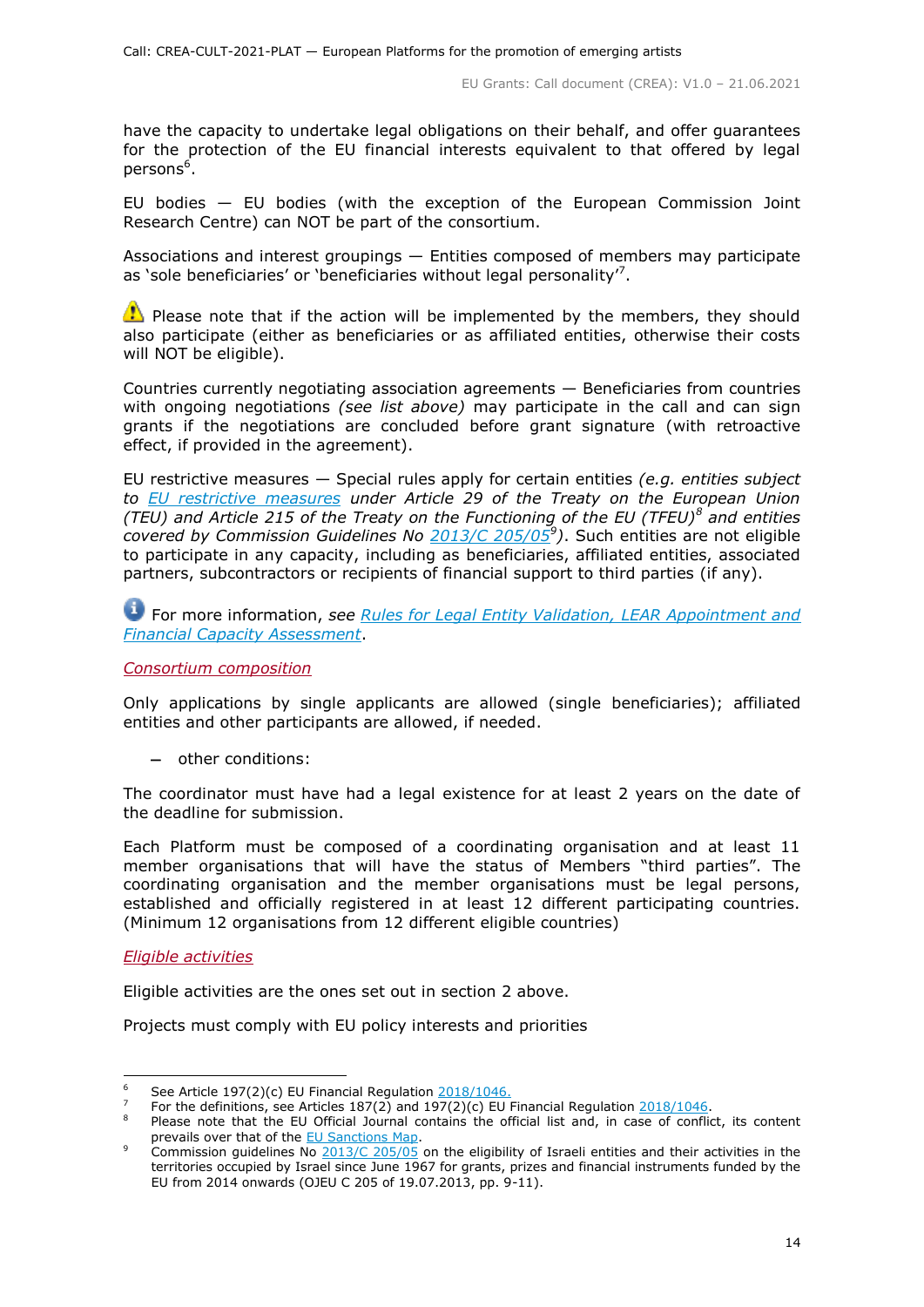Financial support to third parties is allowed for grants and prizes under the following conditions:

- the calls must be open, published widely and conform to EU standards concerning transparency, equal treatment, conflict of interest and confidentiality
- the outcome of the call must be published on the participants' websites, including a description of the selected projects, award dates, project durations, and final recipient legal names and countries
- $-$  the calls must have a clear European dimension.

Financial support to third parties is allowed for Members which have signed a Platform membership agreement with the coordinating organisation.

Your project application must clearly specify why financial support to third parties is needed, how it will be managed and provide a list of the different types of activities for which a third party may receive financial support. The proposal must also clearly describe the results to be obtained.

#### <span id="page-14-0"></span>*Duration*

Projects should not normally exceed 36 months (extensions are possible, if duly justified and through an amendment).

#### <span id="page-14-1"></span>*Ethics*

Projects must comply with:

- $-$  highest ethical standards and
- applicable EU, international and national law.

They may not include pornographic or racist material or advocate violence.

#### <span id="page-14-2"></span>**7. Financial and operational capacity and exclusion**

#### <span id="page-14-3"></span>*Financial capacity*

Applicants must have **stable and sufficient resources** to successfully implement the projects and contribute their share. Organisations participating in several projects must have sufficient capacity to implement all these projects.

The financial capacity check will be carried out on the basis of the documents you will be requested to upload in the [Participant Register](https://ec.europa.eu/info/funding-tenders/opportunities/portal/screen/how-to-participate/participant-register) during grant preparation *(e.g. profit and loss account and balance sheet, business plan, audit report produced by an approved external auditor, certifying the accounts for the last closed financial year, etc)*. The analysis will be based on neutral financial indicators, but will also take into account other aspects, such as dependency on EU funding and deficit and revenue in previous years.

The check will normally be done for all beneficiaries, except:

- public bodies (entities established as public body under national law, including local, regional or national authorities) or international organisations
- $-$  entities active in cultural and creative sectors that have received over 50% of their annual revenue from public sources over the last two years
- if the individual requested grant amount is not more than EUR 60 000.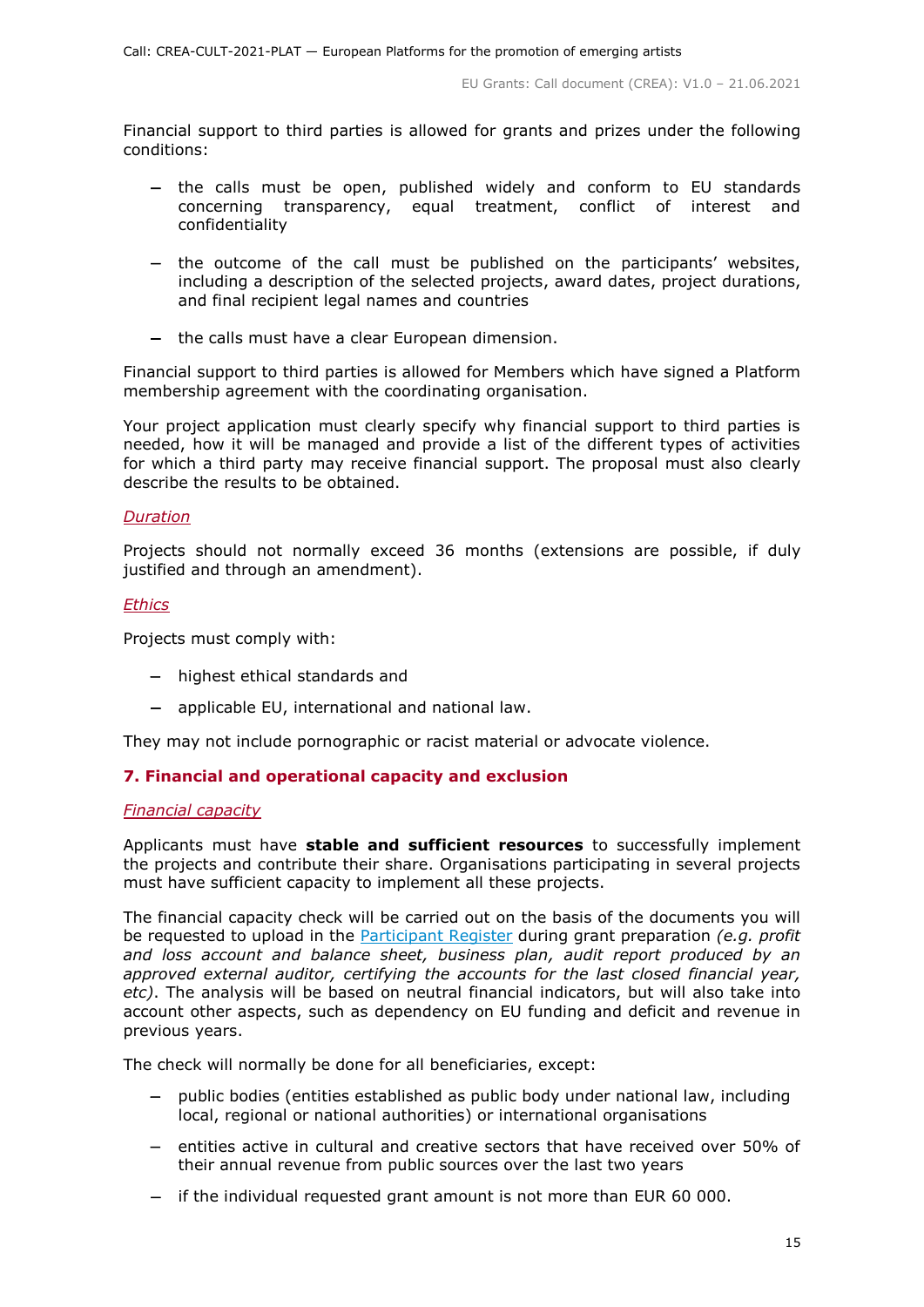If needed, it may also be done for affiliated entities.

If we consider that your financial capacity is not satisfactory, we may require:

- further information
- an enhanced financial responsibility regime, i.e. joint and several responsibility for all beneficiaries or joint and several liability of affiliated entities *(see below, section 10)*
- $-$  prefinancing paid in instalments
- (one or more) prefinancing guarantees *(see below, section 10)*

or

- $-$  propose no prefinancing
- request that you are replaced or, if needed, reject the entire proposal.

For more information, *see Rules for [Legal Entity Validation, LEAR Appointment and](https://ec.europa.eu/info/funding-tenders/opportunities/docs/2021-2027/common/guidance/rules-lev-lear-fca_en.pdf)  [Financial Capacity Assessment](https://ec.europa.eu/info/funding-tenders/opportunities/docs/2021-2027/common/guidance/rules-lev-lear-fca_en.pdf)*.

# <span id="page-15-0"></span>*Operational capacity*

Applicants must have the **know-how, qualifications** and **resources** to successfully implement the projects and contribute their share (including sufficient experience in projects of comparable size and nature).

This capacity will be assessed together with the 'Project Management' award criterion, on the basis of the competence and experience of the applicants and their project teams, including operational resources (human, technical and other) or, exceptionally, the measures proposed to obtain it by the time the task implementation starts.

If the evaluation of the award criterion is positive, the applicants are considered to have sufficient operational capacity.

Applicants will have to show their capacity via the following:

- general profiles (qualifications and experiences) of the staff responsible for managing and implementing the project
- description of the consortium participants
- Platform membership agreement
- $-$  list of previous projects (key projects for the last 4 years).

Additional supporting documents may be requested, if needed to confirm the operational capacity of any applicant.

Public bodies, Member State organisations, international organisations and entities active in cultural and creative sectors that have received over 50% of their annual revenue from public sources over the last two years are exempted from the operational capacity check.

#### <span id="page-15-1"></span>*Exclusion*

Applicants which are subject to an **EU exclusion decision** or in one of the following **exclusion situations** that bar them from receiving EU funding can NOT participate<sup>10</sup>:

 $10$ <sup>10</sup> See Articles 136 and 141 of EU Financial Regulation [2018/1046.](https://eur-lex.europa.eu/legal-content/EN/ALL/?uri=CELEX:32018R1046&qid=1535046024012)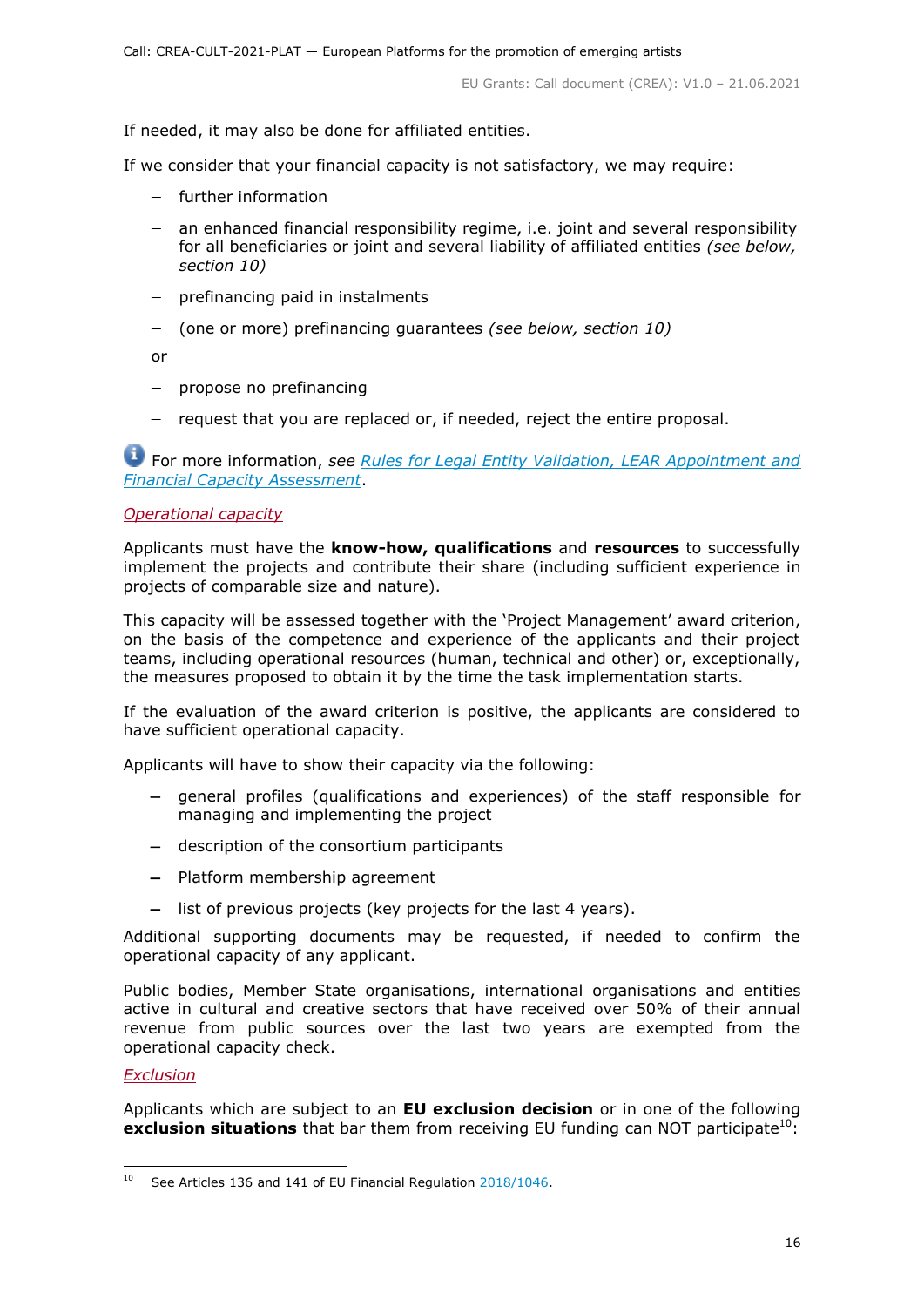- bankruptcy, winding up, affairs administered by the courts, arrangement with creditors, suspended business activities or other similar procedures (including procedures for persons with unlimited liability for the applicant's debts)
- in breach of social security or tax obligations (including if done by persons with unlimited liability for the applicant's debts)
- guilty of grave professional misconduct $11$  (including if done by persons having powers of representation, decision-making or control, beneficial owners or persons who are essential for the award/implementation of the grant)
- committed fraud, corruption, links to a criminal organisation, money laundering, terrorism-related crimes (including terrorism financing), child labour or human trafficking (including if done by persons having powers of representation, decision-making or control, beneficial owners or persons who are essential for the award/implementation of the grant)
- shown significant deficiencies in complying with main obligations under an EU procurement contract, grant agreement, prize, expert contract, or similar (including if done by persons having powers of representation, decision-making or control, beneficial owners or persons who are essential for the award/implementation of the grant)
- guilty of irregularities within the meaning of Article 1(2) of Regulation No [2988/95](http://eur-lex.europa.eu/legal-content/EN/ALL/?uri=CELEX:31995R2988&qid=1501598622514) (including if done by persons having powers of representation, decision making- or control, beneficial owners or persons who are essential for the award/implementation of the grant)
- created under a different jurisdiction with the intent to circumvent fiscal, social or other legal obligations in the country of origin or created another entity with this purpose (including if done by persons having powers of representation, decision-making or control, beneficial owners or persons who are essential for the award/implementation of the grant).

Applicants will also be refused if it turns out that<sup>12</sup>:

- during the award procedure they misrepresented information required as a condition for participating or failed to supply that information
- they were previously involved in the preparation of the call and this entails a distortion of competition that cannot be remedied otherwise (conflict of interest).

#### <span id="page-16-0"></span>**8. Evaluation and award procedure**

The proposals will have to follow the **standard submission and evaluation procedure** (one-stage submission + one-step evaluation).

An **evaluation committee** (assisted by independent outside experts) will assess all applications. Proposals will first be checked for formal requirements (admissibility, and eligibility, *see sections 5 and 6*). Proposals found admissible and eligible will be evaluated (for each topic) against the operational capacity and award criteria *(see sections 7 and 9)* and then ranked according to their scores.

 $11<sup>2</sup>$ <sup>11</sup> Professional misconduct includes: violation of ethical standards of the profession, wrongful conduct with impact on professional credibility, false declarations/misrepresentation of information, participation in a cartel or other agreement distorting competition, violation of IPR, attempting to influence decision-making processes or obtain confidential information from public authorities to gain advantage.

<sup>&</sup>lt;sup>12</sup> See Article 141 EU Financial Regulation [2018/1046.](https://eur-lex.europa.eu/legal-content/EN/ALL/?uri=CELEX:32018R1046&qid=1535046024012)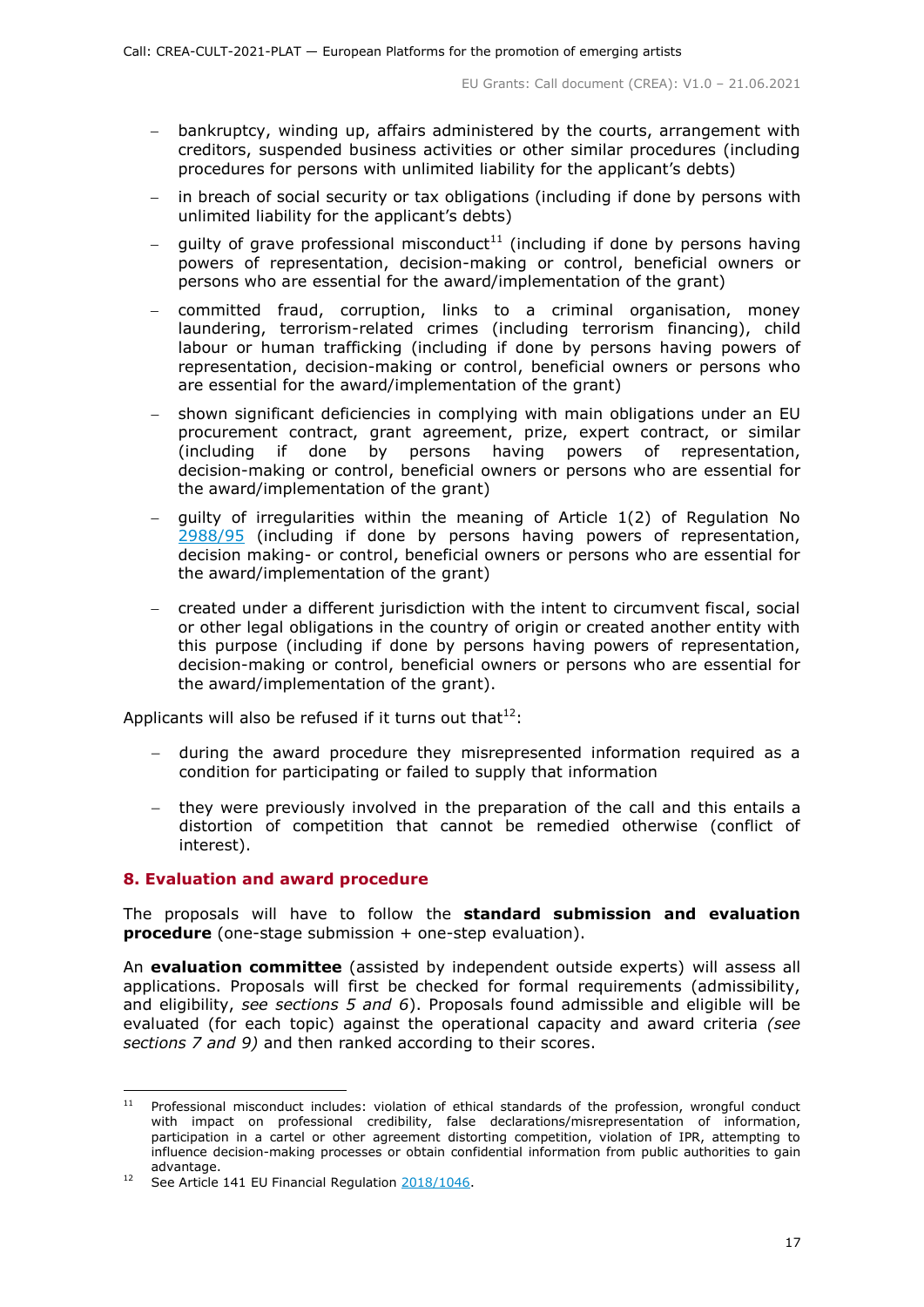For proposals with the same score (within a topic) a **priority order** will be determined according to the following approach:

Successively for every group of *ex aequo* proposals, starting with the highest scored group, and continuing in descending order:

- 1) The ex aequo proposals within the same topic will be prioritised according to the scores they have been awarded for the award criterion 'Relevance'. When these scores are equal, priority will be based on their scores for the criterion 'Dissemination'. When these scores are equal, priority will be based on their scores for the criterion 'Quality of content and activities'.
- 2) If this does not allow to determine the priority, a further prioritisation can be done by considering the overall project portfolio and the creation of positive synergies between projects, or other factors related to the objectives of the call. These factors will be documented in the panel report.

All proposals will be informed about the evaluation result (**evaluation result letter**). Successful proposals will be invited for grant preparation; other ones will be put on the reserve list or rejected.

 $\triangle$  No commitment for funding  $-$  Invitation to grant preparation does NOT constitute a formal commitment for funding. We will still need to make various legal checks before grant award: *legal entity validation, financial capacity, exclusion check, etc*.

**Grant preparation** will involve a dialogue in order to fine-tune technical or financial aspects of the project and may require extra information from your side. It may also include adjustments to the proposal to address recommendations of the evaluation committee or other concerns. Compliance will be a pre-condition for signing the grant.

If you believe that the evaluation procedure was flawed, you can submit a **complaint** (following the deadlines and procedures set out in the evaluation result letter). Please note that notifications which have not been opened within 10 days after sending are considered to have been accessed and that deadlines will be counted from opening/access *(see also [Funding & Tenders Portal Terms and Conditions\)](https://ec.europa.eu/info/funding-tenders/opportunities/docs/2021-2027/common/ftp/tc_en.pdf)*. Please also be aware that for complaints submitted electronically, there may be character limitations.

# <span id="page-17-0"></span>**9. Award criteria**

The **award criteria** for this call are as follows:

#### **Relevance** (30 points)

This criterion will take into account the extent to which the proposal:

- is relevant to the objectives, themes and priorities of the call
- is based on a sound and adequate needs analysis and how it complements other actions
- addresses cross-cutting issues (diversity and inclusion, gender equality and reduction of environmental impact)
- brings European added value to the project, particularly taking into account the representativeness of the Platform and its members within the sector(s) they target and the geographical outreach of the Platform, ensuring a balanced coverage of Creative Europe Participating Countries across all regions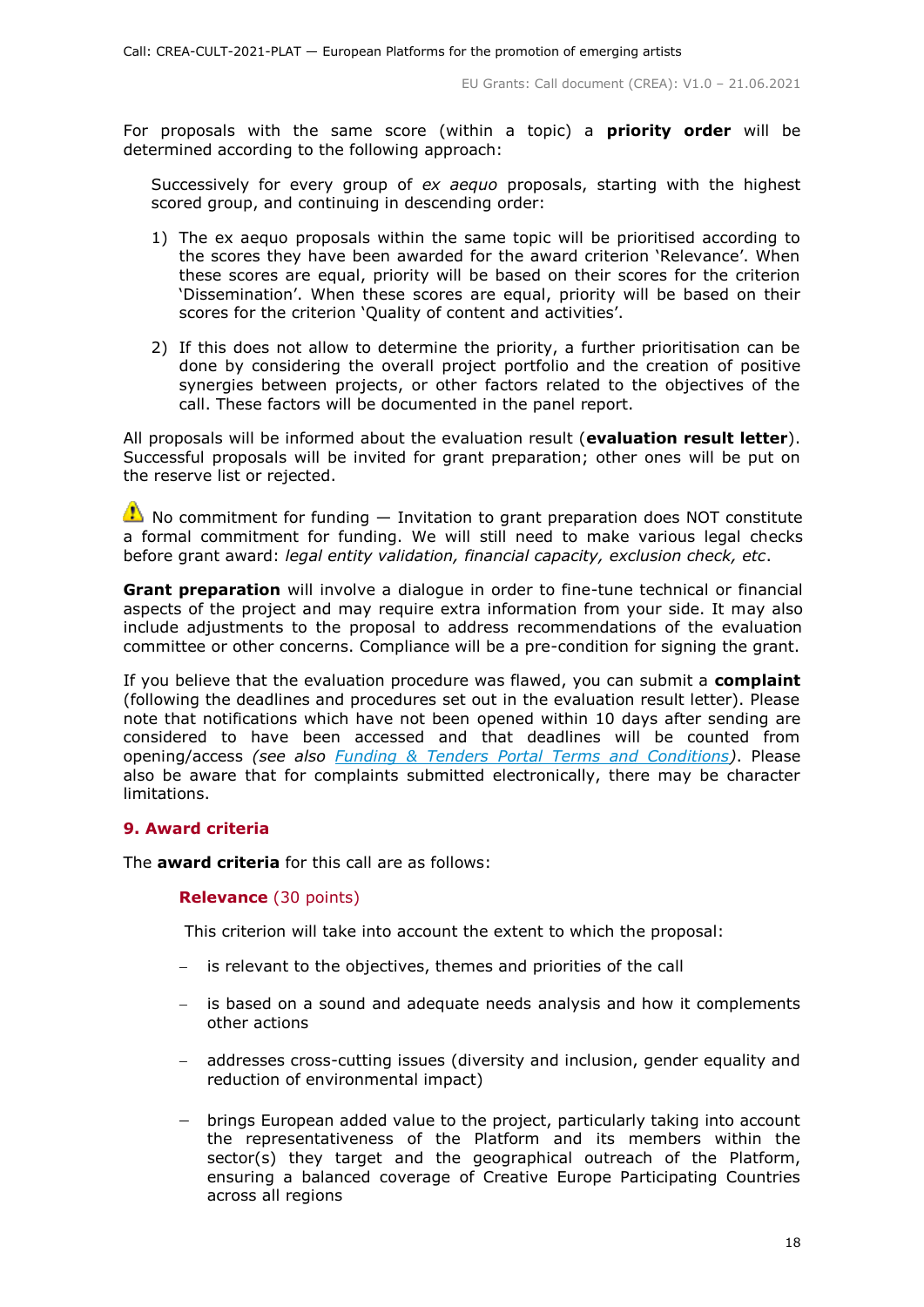# **Quality of content and activities** (30 points):

This criterion will take into account the extent to which:

- the proposed concept and methodologies are appropriate for achieving the project's objectives
- the proposal takes into account the needs of the Platform members and facilitates members' participation throughout the lifetime of the project
- both the branding and quality label strategies are well planned, effective and feasible
- the methodology to distribute the financial support to third parties includes clear and objective criteria
- the target groups will benefit concretely from the project
- the project design is consistent and coherent, and feasible within the proposed time-frame

# **Project management** (20 points)

This criterion will take into account the extent to which:

- the proposal includes effective mechanisms for coordination between the participating organisations and proposes an appropriate governance structure
- the project's budget is cost effective and allocates appropriate resources to each activity (sufficient/appropriate budget for proper implementation; best value for money)
- the project involves the appropriate project teams, staff and outside resources (including know-how, qualifications and resources), to successfully implement the project;
- the measures planned to ensure project implementation include management, risk management, quality assurance and control, planning, monitoring and evaluation strategy

#### **Dissemination** (20 points)**:**

This criterion will take into account the extent to which:

- the project triggers change and innovation
- the communication and dissemination strategies have the potential to reach and positively impacts the target groups and participating organisations, as well as the wider community, and guarantee the visibility of the Creative Europe Programme support
- the project proposal includes concrete and effective steps to ensure the sustainability of the project and its capacity to have a lasting impact and produce results after the end of the action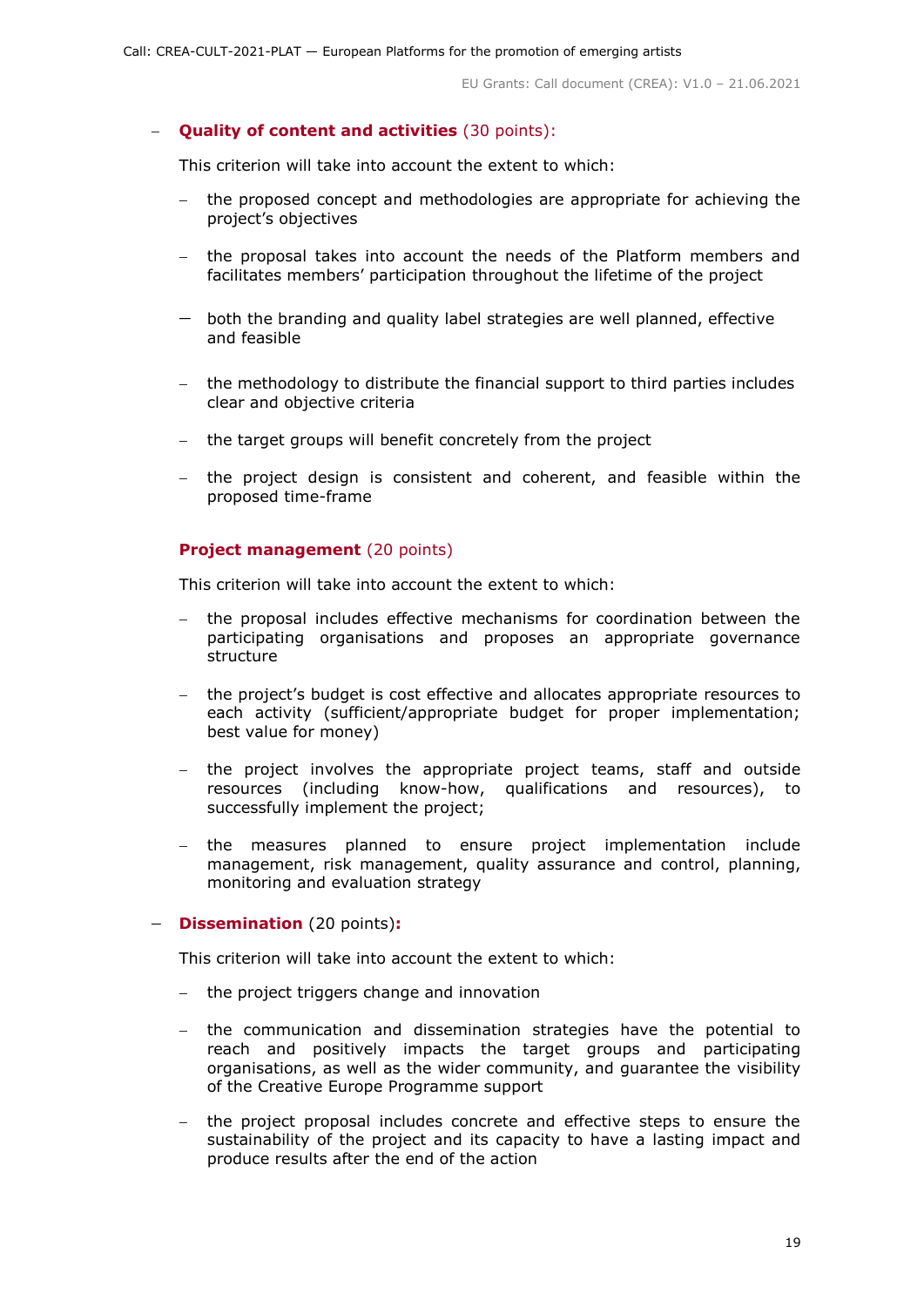| <b>Award criteria</b>             | <b>Minimum</b><br>pass score | <b>Maximum</b><br>score |
|-----------------------------------|------------------------------|-------------------------|
| Relevance                         | 15                           | 30                      |
| Quality of content and activities | 15                           | 30                      |
| Project management                | 10                           | 20                      |
| Dissemination                     | 10                           | 20                      |
| <b>Overall (pass) scores</b>      | 70                           | 100                     |

Maximum points: 100 points.

Individual thresholds per criterion: 15/30, 15/30, 10/20 and 10/20points.

Overall threshold: 70 points.

Proposals that pass the individual thresholds AND the overall threshold will be considered for funding — within the limits of the available call budget. Other proposals will be rejected.

# <span id="page-19-0"></span>**10. Legal and financial set-up of the Grant Agreements**

If you pass evaluation, your project will be invited for grant preparation, where you will be asked to prepare the Grant Agreement together with the EU Project Officer.

This Grant Agreement will set the framework for your grant and its terms and conditions, in particular concerning deliverables, reporting and payments.

The Model Grant Agreement that will be used (and all other relevant templates and guidance documents) can be found on [Portal Reference Documents.](https://ec.europa.eu/info/funding-tenders/opportunities/portal/screen/how-to-participate/reference-documents)

<span id="page-19-1"></span>*Starting date and project duration*

The project starting date and duration will be fixed in the Grant Agreement *(Data Sheet, point 1)*. Normally the starting date will be after grant signature. Retroactive application can be granted exceptionally for duly justified reasons but never earlier than the proposal submission date.

Project duration: normally 36 months (extensions are possible, if duly justified and through an amendment).

<span id="page-19-2"></span>*Milestones and deliverables*

The milestones and deliverables for each project will be managed through the Portal Grant Management System and will be reflected in Annex 1 of the Grant Agreement.

Each work package should have at least 1 deliverable, but it is highly recommended to have more than 1 deliverable.

All deliverables should illustrate the scope, reach, progress and success of the proposed activities.

The project activities must be organised in the following work packages. Please ensure that the number of work packages, their numbering and their title are respected: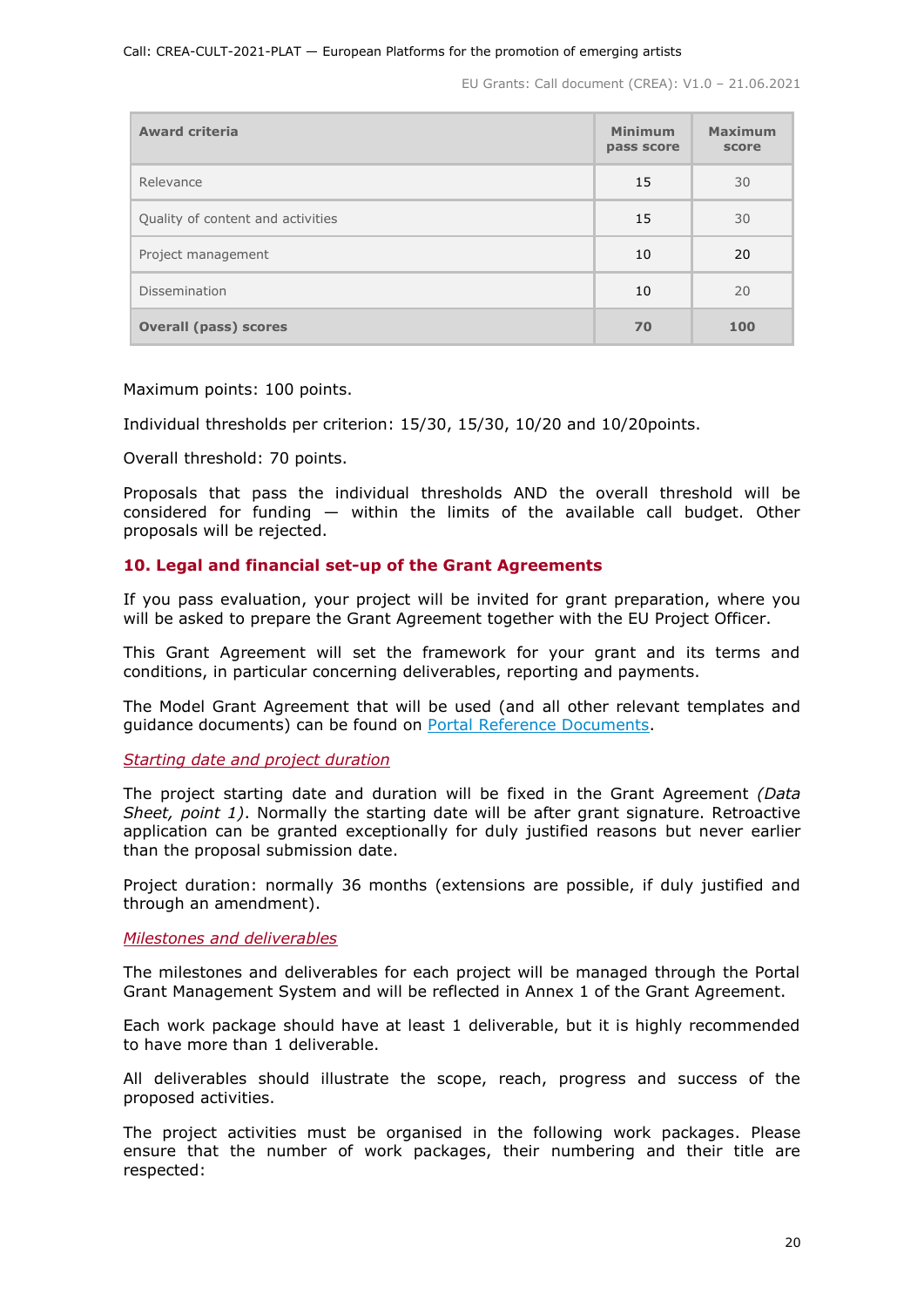#### **Platform management and common actions**

#### **WP 1 – Project management and coordination** for the coordinating organisation (mandatory)

This work package should include the management, planning, administration, and evaluation activities of the project. This work package might present activities such as meetings, evaluation, coordination and quality control activities, strategy development, preparation of reports, etc.

Deliverables of this work package might include agendas or minutes of meetings, evaluation and/or quality control reports, a set of indicators for the assessment of activities and their impact, conception/planning reports, etc.

#### **WP2 - Promoting and supporting emerging talent** for the coordinating organisation (mandatory)

This work package should include activities that aim to strengthen the exposure and visibility of emerging artists on a European and international level, and help them reach new and wider audiences. Such activities should facilitate the mobility of European emerging artists and circulation of works and repertoires. These might include individual or group mobility of artists, including blended forms of mobility. Activities that aim to strengthen and improve the working conditions and remuneration of artists should also be included here.

Deliverables of this work package might include performances, rehearsals, creation, production, programming, tours, feedback from participants of mobility activities, strategic documents presenting aims and results of mobility/circulation activities, reports on the professional impact of mobility activities, etc.

#### **WP3 - Developing, nurturing and training emerging talent** for the coordinating organisation (mandatory)

This work package should include activities aiming at empowering emerging artists and boosting their professionalization and career development.

Deliverables of this work package might include artistic residencies, mentoring incubators or accelerator programmes, training courses and other professional development programmes (work placements, residencies, training courses, master classes, consultancies, etc.), programmes of conferences, workshops, symposia, seminars, etc.

#### **WP4 - Communication** and **dissemination** for the coordinating organisation (mandatory).

This work package should group the activities aiming at ensuring adequate visibility of the activities of the project and wide dissemination of its results beyond local, regional and national levels.

Deliverables of this work package might include a communication and dissemination strategy, communication/dissemination campaigns, promotion of events and talents, distribution and dissemination activities, production of communication/dissemination material, advertising and branding materials (brochures, programmes, posters, banners, tag lines, mission statements, graphic design specifications), press reviews, etc.

 **WP5 - Branding** and **quality label strategy** for the coordinating organisation (mandatory).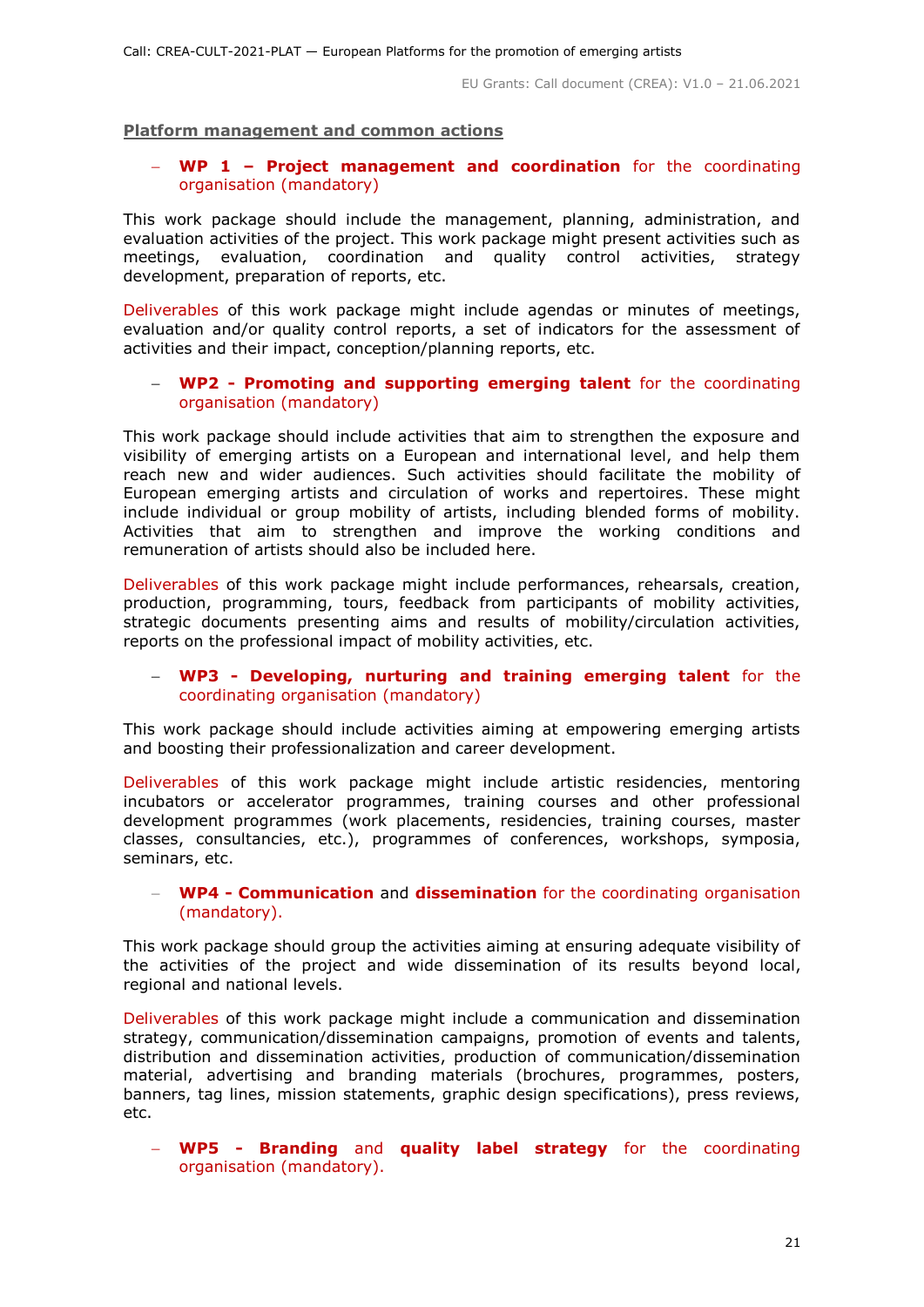In addition to the communication and dissemination work packages, this work package should group activities aiming at developing, implementing and establishing the brand and the quality label of the Platform.

Deliverables of this work package might include a concept paper and a branding and quality label strategy and materials (logos, tag lines, mission statements, graphic design specifications, etc.).

#### **WP6 - Networking** and **sharing of good practices** for the coordinating organisation (mandatory)

The activities under this work package should target organisations, artists and professionals from the cultural and creative sectors that can meet, exchange and network among themselves.

Deliverables of this work package might include networking development strategies; Europe-wide and sector(s)-specific online/on-site conferences; exchange programmes across organisations; market-access activities or similar; the development, testing and production of networking tools; brokerage events (matchmaking events, speed dating or B2B meetings); laboratories; industry or sectoral fairs; etc.

**Financial support to third parties (mandatory – One Work Package per member)**

# **WP7 (member 1) - Financial support to member 1**

This work package should define the mechanism for the distribution of the financial support to the third parties, i.e the members of the Platform, and list the activities as defined in Work Packages 2,3,4 and 5 according to the membership agreement and the eligible activities for the members (see sections 2, 5 and 6).

Deliverables of this work package should include deliverables as defined in Work Packages 2, 3, 4 and 5.

#### **WP8 (member 2) - Financial support to member 2**

This work package should define the mechanism for the distribution of the financial support to the third parties, i.e. the members of the Platform, and list the activities as defined in Work Packages 2, 3, 4 and 5 according to the membership agreement and the eligible activities for the members (see sections 2, 5 and 6).

Deliverables of this work package should include deliverables as defined in Work Packages 2, 3, 4 and 5.

#### **Based on this model, please complete with as many work packages as there are members, and for at least 11 members as specified in section 6 -** *Composition Consortium.*

<span id="page-21-0"></span>*Form of grant, funding rate and maximum grant amount*

The grant parameters *(maximum grant amount, funding rate, total eligible costs, etc.)* will be fixed in the Grant Agreement *(Data Sheet, point 3 and art 5)*.

Project budget (maximum grant amount): EUR 2 100 000 per project.

The grant awarded may be lower than the amount requested.

The grant will be a lump sum grant. This means that it will reimburse a fixed amount, based on a lump sum or financing not linked to costs. The amount will be fixed by the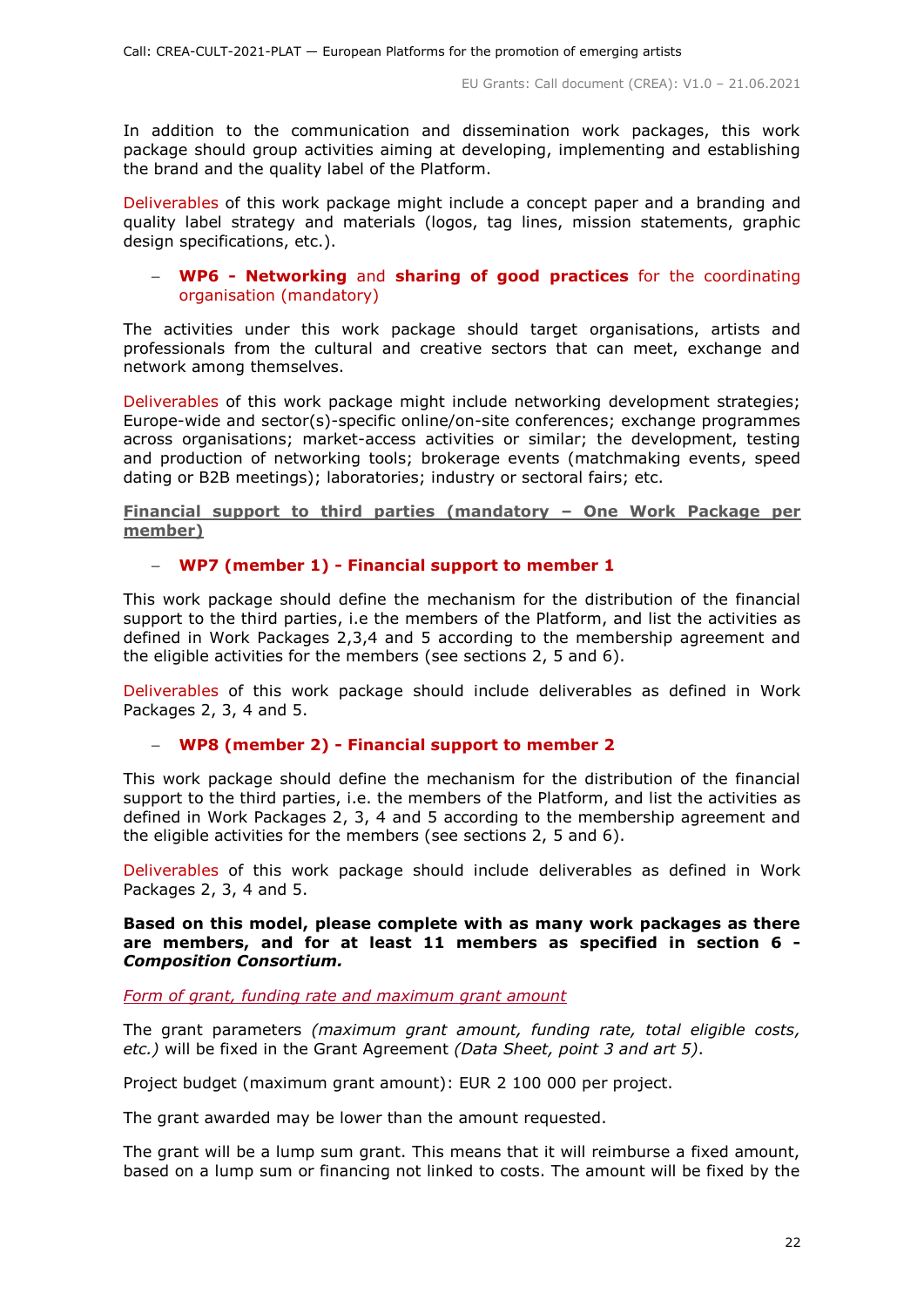granting authority on the basis of the estimated project budget and a funding rate of 80%.

<span id="page-22-0"></span>*Budget categories and cost eligibility rules*

The budget categories and cost eligibility rules are fixed in the Grant Agreement *(Data Sheet, point 3, art 6 and Annex 2)*.

- Lump sum contributions $^{13}$ 

*Specific cost eligibility rules for this call:* 

Costs for financial support to third parties can be included in the detailed budget table for grants and prizes; maximum amount per third party EUR 60 000, unless a higher amount is required because the objective of the action would otherwise be impossible or overly difficult to achieve and this is duly justified in the Application Form; amounts of more than 60 000 EUR per third party are necessary because the nature of the actions under this call is such that their objectives would otherwise be impossible or overly difficult to achieve*.*

Costs of acquiring copyright cannot be included in the detailed budget table.

<span id="page-22-1"></span>*Reporting and payment arrangements*

The reporting and payment arrangements are fixed in the Grant Agreement *(Data Sheet, point 4 and art 21 and 22)*.

After grant signature, you will normally receive a **prefinancing t**o start working on the project (float of normally **30%** of the maximum grant amount; exceptionally less or no prefinancing). The prefinancing will be paid 30 days from entry into force/financial guarantee (if required)  $-$  whichever is the latest.

There will be one or more **additional prefinancing** payments linked to a prefinancing report.

**Payment of the balance**: At the end of the project, we will calculate your final grant amount. If the total of earlier payments is higher than the final grant amount, we will ask you (your coordinator) to pay back the difference (recovery).

All payments will be made to the coordinator.

**Please be aware that payments will be automatically lowered if one of your** consortium members has outstanding debts towards the EU (granting authority or other EU bodies). Such debts will be offset by us  $-$  in line with the conditions set out in the Grant Agreement *(see art 22)*.

Please also note that you are responsible for keeping records on all the work done.

#### <span id="page-22-2"></span>*Prefinancing guarantees*

-

If a prefinancing guarantee is required, it will be fixed in the Grant Agreement *(Data Sheet, point 4)*. The amount will be set during grant preparation and it will normally be equal to or lower than the prefinancing for your grant.

<sup>&</sup>lt;sup>13</sup>[Decision](https://ec.europa.eu/info/funding-tenders/opportunities/docs/2021-2027/crea/guidance/ls-decision_crea_en.pdf) of 26.5.2021 authorising the use of lump sum contributions for actions under the Creative Europe Programme (2021-2027).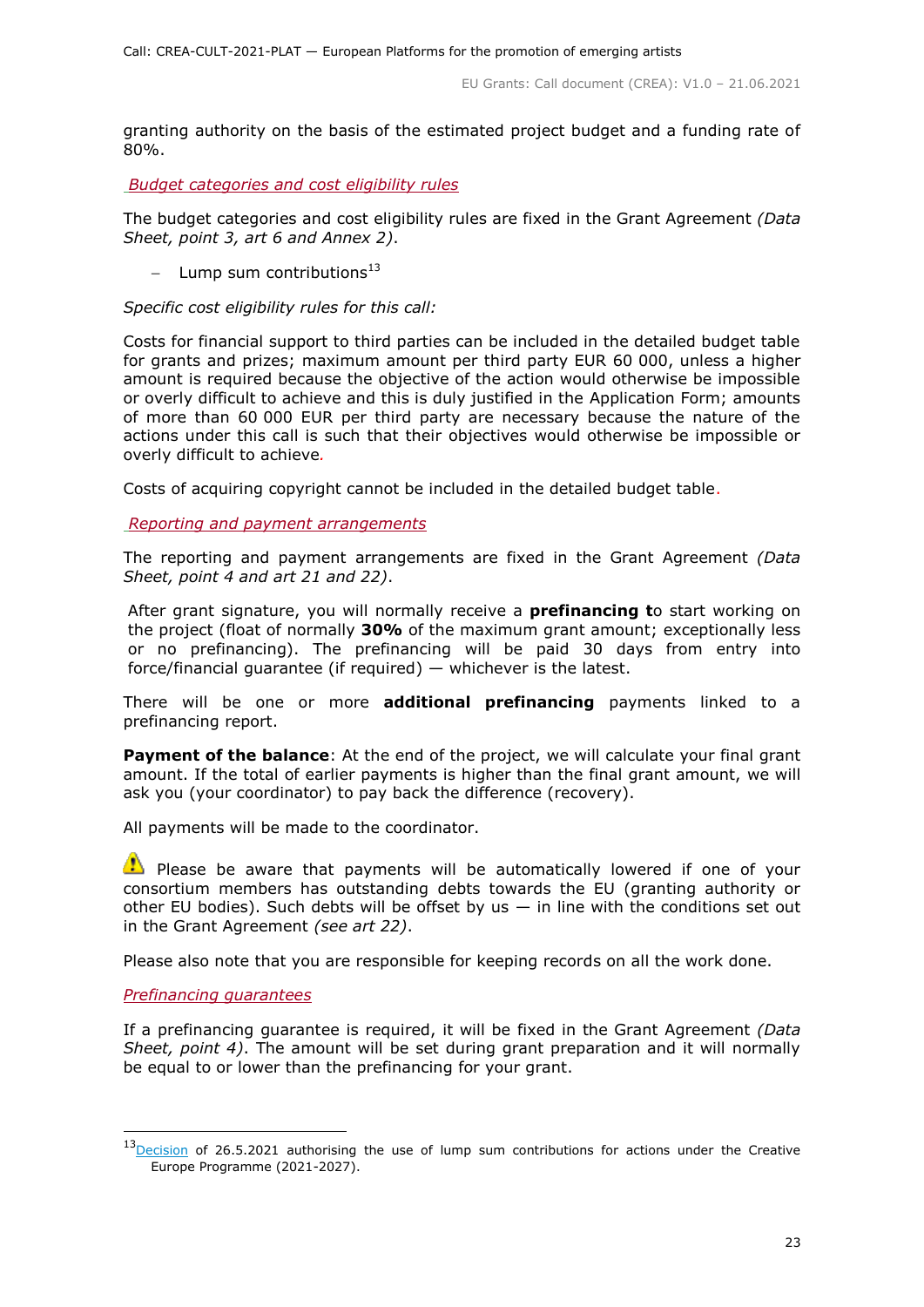The guarantee should be in euro and issued by an approved bank/financial institution established in an EU Member State. If you are established in a non-EU country and would like to provide a guarantee from a bank/financial institution in your country, please contact us (this may be exceptionally accepted, if it offers equivalent security).

Amounts blocked in bank accounts will NOT be accepted as financial guarantees.

Prefinancing guarantees are formally NOT linked to individual consortium members, which means that you are free to organise how to provide the guarantee amount *(by one or several beneficiaries, for the overall amount or several guarantees for partial amounts, by the beneficiary concerned or by another beneficiary, etc)*. It is however important that the requested amount is covered and that the guarantee(s) are sent to us in time to make the prefinancing (scanned copy via Portal AND original by post).

If agreed with us, the bank guarantee may be replaced by a guarantee from a third party.

The guarantee will be released at the end of the grant, in accordance with the conditions laid down in the Grant Agreement.

#### <span id="page-23-0"></span>*Certificates*

Depending on the type of action, size of grant amount and type of beneficiaries, you may be requested to submit different certificates. The types, schedules and thresholds for each certificate are fixed in the Grant Agreement *(Data Sheet, point 4 and art 24)*.

<span id="page-23-1"></span>*Liability regime for recoveries*

The liability regime for recoveries will be fixed in the Grant Agreement *(Data Sheet point 4.4 and art 22).*

For beneficiaries, it is one of the following:

- limited joint and several liability with individual ceilings *each beneficiary up*  to their maximum grant amount
- unconditional joint and several liability *each beneficiary up to the maximum grant amount for the action*

or

individual financial responsibility — *each beneficiary only for their own debts*.

In addition, the granting authority may require joint and several liability of affiliated entities (with their beneficiary).

<span id="page-23-2"></span>*Provisions concerning the project implementation*

IPR rules: *see Model Grant Agreement (art 16 and Annex 5):*

 different rights of use of the granting authority on materials, documents and information received for policy, information, communication, dissemination and publicity purposes: Yes

Communication, dissemination and visibility of funding: *see Model Grant Agreement (art 17 and Annex 5):*

- additional communication and dissemination activities: Yes
- special logos: Yes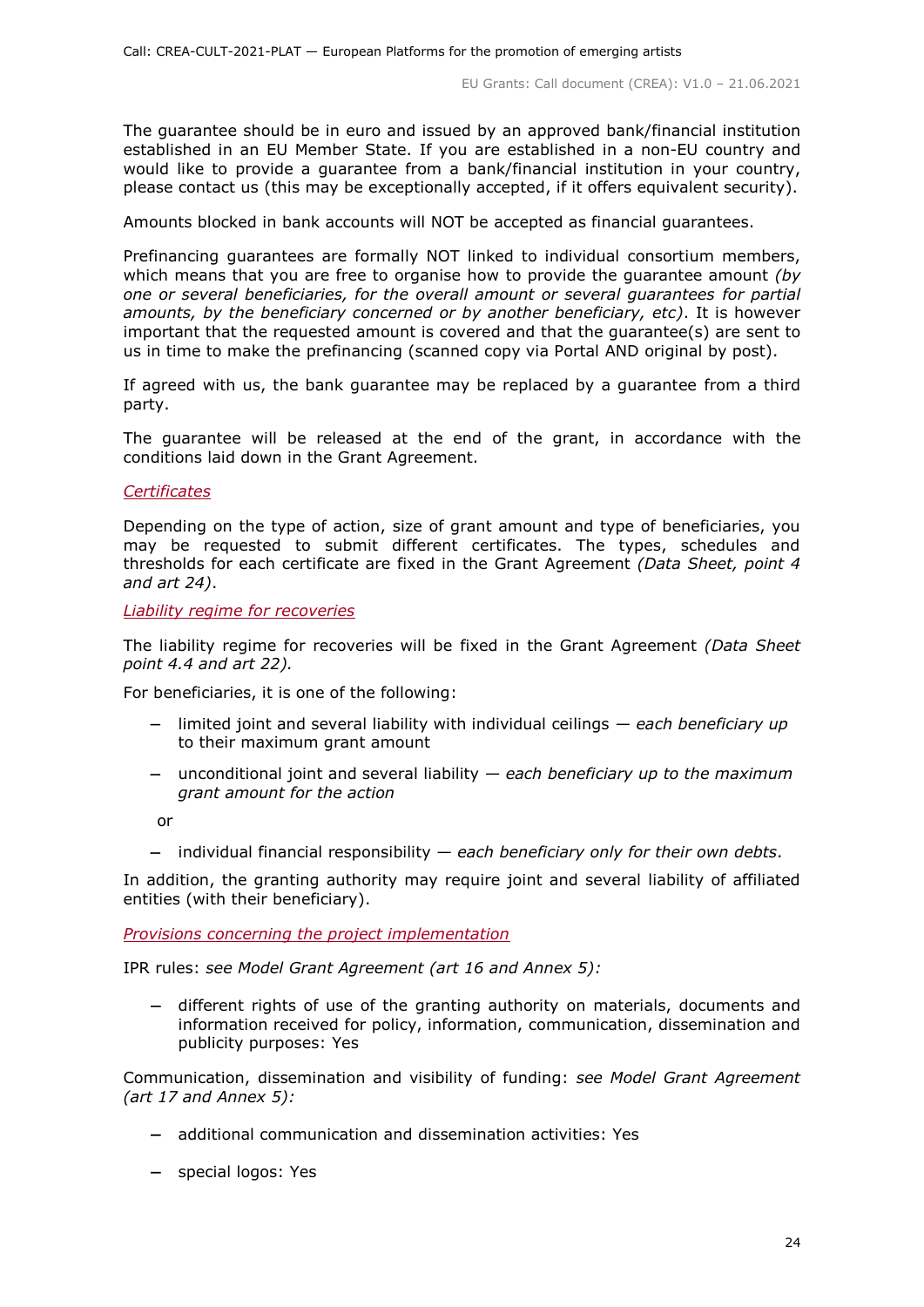Specific rules for carrying out the action: *see Model Grant Agreement (art 18 and Annex 5):* n/a

<span id="page-24-0"></span>*Other specificities*

n/a

<span id="page-24-1"></span>*Non-compliance and breach of contract*

The Grant Agreement (chapter 5) provides for the measures we may take in case of breach of contract (and other non-compliance issues).

For more information, *see AGA — [Annotated Grant Agreement](https://ec.europa.eu/info/funding-tenders/opportunities/docs/2021-2027/common/guidance/aga_en.pdf)*.

#### <span id="page-24-2"></span>**11. How to submit an application**

All proposals must be submitted directly online via the Funding & Tenders Portal Electronic Submission System. Paper applications are NOT accepted.

Submission is a **2-step process**:

#### a) **create a user account and register your organisation**

To use the Submission System (the only way to apply), all participants need to create [an EU Login user account.](https://webgate.ec.europa.eu/cas/eim/external/register.cgi)

Once you have an EULogin account, you can [register your organisation](https://ec.europa.eu/info/funding-tenders/opportunities/portal/screen/how-to-participate/participant-register) in the Participant Register. When your registration is finalised, you will receive a 9-digit participant identification code (PIC).

#### b) **submit the proposal**

Access the Electronic Submission System via the Topic page in the [Search Funding &](https://ec.europa.eu/info/funding-tenders/opportunities/portal/screen/opportunities/topic-search;freeTextSearchKeyword=;typeCodes=0,1;statusCodes=31094501,31094502,31094503;programCode=null;programDivisionCode=null;focusAreaCode=null;crossCuttingPriorityCode=null;callCode=Default;sortQuery=openingDate;orderBy=asc;onlyTenders=false;topicListKey=topicSearchTablePageState)  [Tenders](https://ec.europa.eu/info/funding-tenders/opportunities/portal/screen/opportunities/topic-search;freeTextSearchKeyword=;typeCodes=0,1;statusCodes=31094501,31094502,31094503;programCode=null;programDivisionCode=null;focusAreaCode=null;crossCuttingPriorityCode=null;callCode=Default;sortQuery=openingDate;orderBy=asc;onlyTenders=false;topicListKey=topicSearchTablePageState) section (or, for calls sent by invitation to submit a proposal, through the link provided in the invitation letter).

Submit your proposal in 4 parts, as follows:

- Part A includes administrative information about the applicant organisations (future coordinator, beneficiaries, affiliated entities and associated partners) and the summarised budget for the proposal. Fill it in directly online
- Part B (description of the action) covers the technical content of the proposal. Download the mandatory word template from the Submission System, fill it in and upload it as a PDF file
- Part C containing additional project data. To be filled in directly online.
- Annexes (*see section 5*). Upload them as PDF file (single or multiple depending on the slots). Excel upload is sometimes possible, depending on the file type.

The proposal must keep to the **page limits** *(see section 5)*; excess pages will be disregarded.

Documents must be uploaded to the **right category** in the Submission System otherwise the proposal might be considered incomplete and thus inadmissible.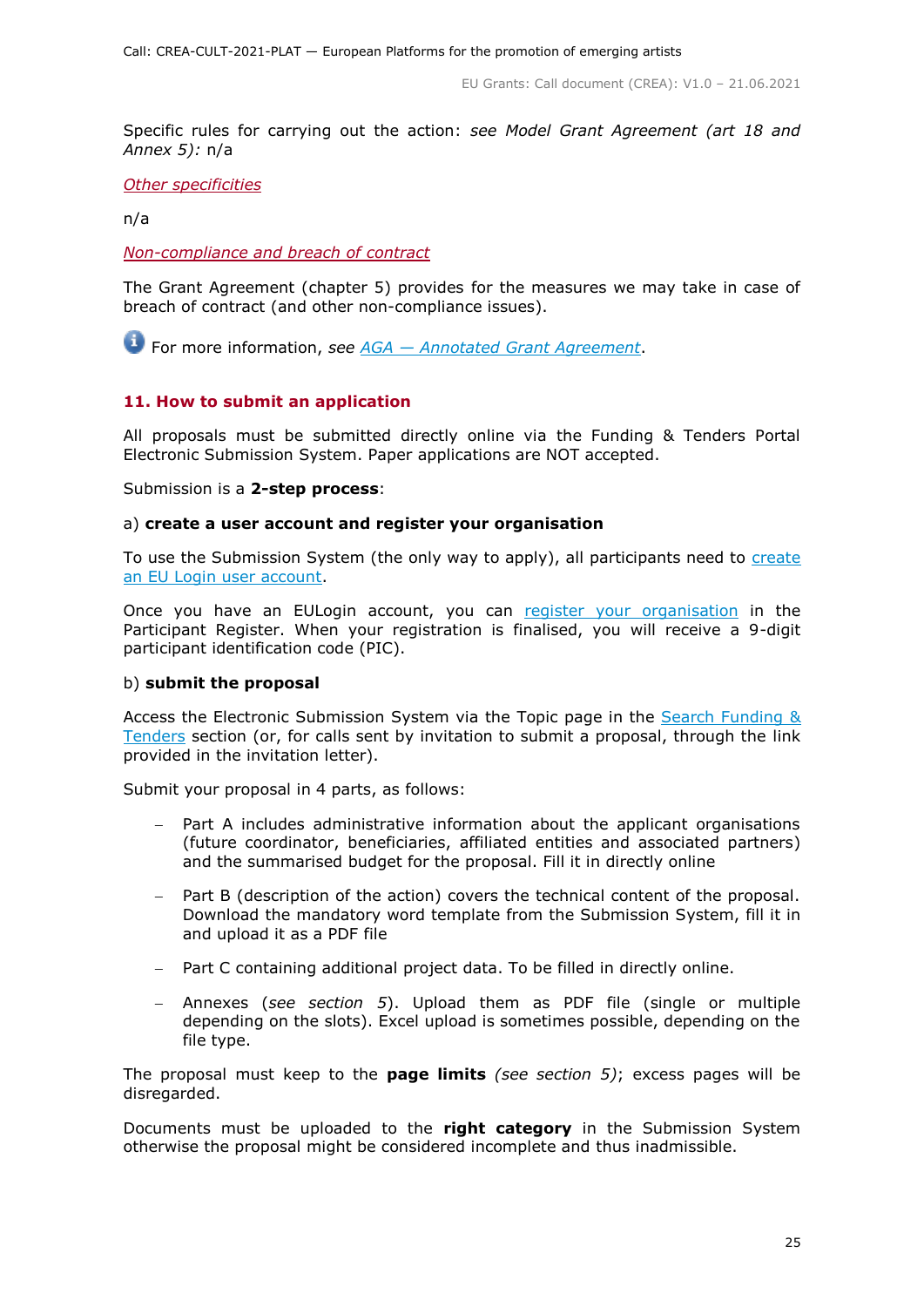The proposal must be submitted **before the call deadline** (*see section 4*). After this deadline, the system is closed and proposals can no longer be submitted.

Once the proposal is submitted, you will receive a **confirmation e-mail** (with date and time of your application). If you do not receive this confirmation e-mail, it means your proposal has NOT been submitted. If you believe this is due to a fault in the Submission System, you should immediately file a complaint via the IT Helpdesk [webform,](https://ec.europa.eu/info/funding-tenders/opportunities/portal/screen/support/helpdesks/contact-form) explaining the circumstances and attaching a copy of the proposal (and, if possible, screenshots to show what happened).

Details on processes and procedures are described in the [Online Manual.](https://ec.europa.eu/info/funding-tenders/opportunities/docs/2021-2027/common/guidance/om_en.pdf) The Online Manual also contains the links to FAQs and detailed instructions regarding the Portal Electronic Exchange System.

# <span id="page-25-0"></span>**12. Help**

As far as possible, *please try to find the answers you need yourself*, in this and the other documentation (we have limited resources for handling direct enquiries):

- [Online Manual](https://ec.europa.eu/info/funding-tenders/opportunities/docs/2021-2027/common/guidance/om_en.pdf)
- FAQs on the Topic page (for call-specific questions in open calls; not applicable for actions by invitation)
- [Portal FAQ](https://ec.europa.eu/info/funding-tenders/opportunities/portal/screen/support/faq;categories=;programme=null;actions=;keyword=) (for general questions).

Please also consult the Topic page regularly, since we will use it to publish call updates. (For invitations, we will contact you directly in case of a call update).

#### *Contact*

For individual questions on the Portal Submission System, please contact the [IT](https://ec.europa.eu/info/funding-tenders/opportunities/portal/screen/support/helpdesks/contact-form)  [Helpdesk.](https://ec.europa.eu/info/funding-tenders/opportunities/portal/screen/support/helpdesks/contact-form)

Non-IT related questions should be sent to the following email address: **[EACEA-](mailto:EACEA-CREATIVE-EUROPE-PLATFORMS@ec.europa.eu)**[CREATIVE-EUROPE-PLATFORMS@ec.europa.eu](mailto:EACEA-CREATIVE-EUROPE-PLATFORMS@ec.europa.eu)

Please indicate clearly the reference of the call and topic to which your question relates *(see cover page)*.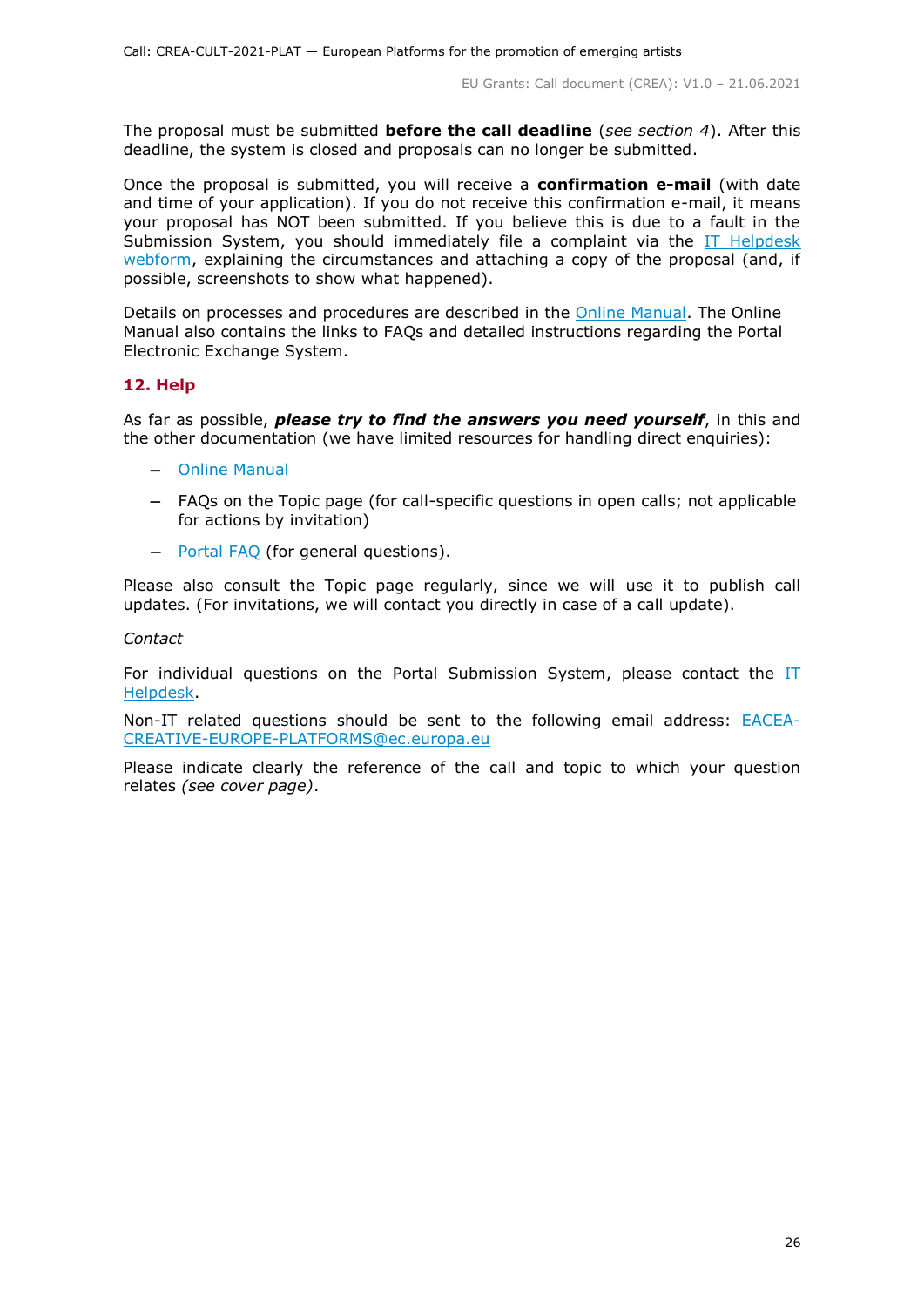# **13. Important**

# <span id="page-26-0"></span>**IMPORTANT**

- **Don't wait until the end —** Complete your application sufficiently in advance of the deadline to avoid any last minute **technical problems**. Problems due to last minute submissions *(e.g. congestion, etc)* will be entirely at your risk. Call deadlines can NOT be extended.
- **Consult** the Portal Topic page regularly. We will use it to publish updates and additional information on the call (call and topic updates).
- **Funding & Tenders Portal Electronic Exchange System —** By submitting the application, all participants **accept** to use the electronic exchange system in accordance with the [Portal Terms & Conditions.](https://ec.europa.eu/info/funding-tenders/opportunities/docs/2021-2027/common/ftp/tc_en.pdf)
- **Registration —** Before submitting the application, all beneficiaries, affiliated entities and associated partners must be registered in the [Participant Register.](https://ec.europa.eu/info/funding-tenders/opportunities/portal/screen/how-to-participate/participant-register) The participant identification code (PIC) (one per participant) is mandatory for the Application Form.
- **Consortium roles —** When setting up your consortium, you should think of organisations that help you reach objectives and solve problems.

The roles should be attributed according to the level of participation in the project. Main participants should participate as **beneficiaries** or **affiliated entities**; other entities can participate as associated partners, subcontractors, third parties giving in-kind contributions. **Associated partners** and third parties giving in-kind contributions should bear their own costs (they will not become formal recipients of EU funding). **Subcontracting** should normally constitute a limited part and must be performed by third parties (not by one of the beneficiaries/affiliated entities). Subcontracting going beyond 30% of the total eligible costs must be justified in the application.

- **Coordinator —** In multi-beneficiary grants, the beneficiaries participate as consortium (group of beneficiaries). They will have to choose a coordinator, who will take care of the project management and coordination and will represent the consortium towards the granting authority. In mono-beneficiary grants, the single beneficiary will automatically be coordinator.
- **Affiliated entities** Applicants may participate with affiliated entities (i.e. entities linked to a beneficiary which participate in the action with similar rights and obligations as the beneficiaries, but do not sign the grant and therefore do not become beneficiaries themselves). They will get a part of the grant money and must therefore comply with all the call conditions and be validated (just like beneficiaries); but they do not count towards the minimum eligibility criteria for consortium composition (if any).
- **Associated partners** Applicants may participate with associated partners (i.e. partner organisations which participate in the action but without the right to get grant money). They participate without funding and therefore do not need to be validated.
- **Consortium agreement**  For practical and legal reasons it is recommended to set up internal arrangements that allow you to deal with exceptional or unforeseen circumstances (in all cases, even if not mandatory under the Grant Agreement). The consortium agreement also gives you the possibility to redistribute the grant money according to your own consortium-internal principles and parameters (for instance, one beneficiary can reattribute its grant money to another beneficiary). The consortium agreement thus allows you to customise the EU grant to the needs inside your consortium and can also help to protect you in case of disputes.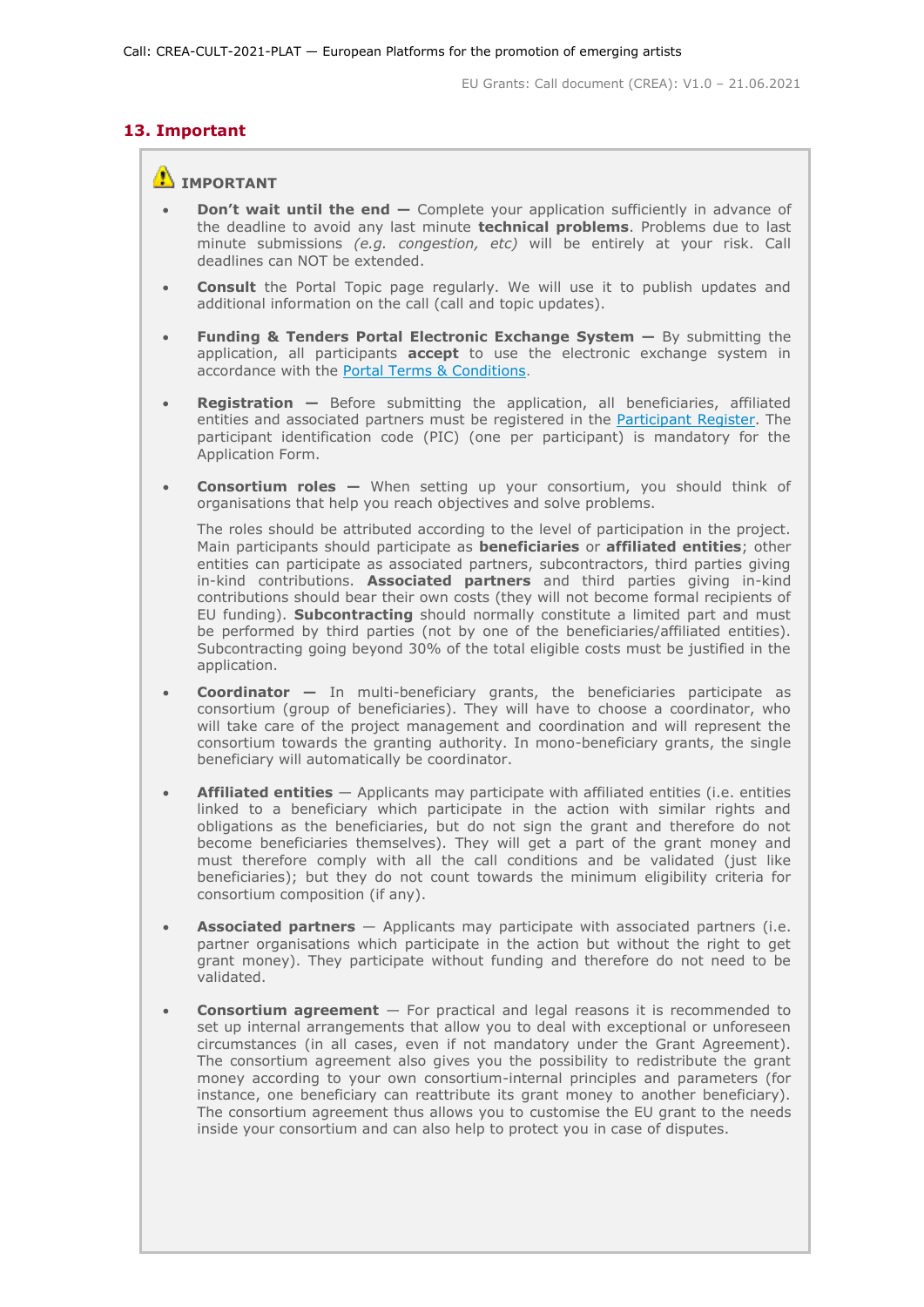- **Balanced project budget –** Grant applications must ensure a balanced project budget and sufficient other resources to implement the project successfully *(e.g. own contributions, income generated by the action, financial contributions from third parties, etc.)*. You may be requested to lower your estimated costs, if they are ineligible (including excessive).
- **No-profit rule —** Grants may NOT give a profit (i.e. surplus of revenues + EU grant over costs). This will be checked by us at the end of the project.
- **No double funding —** There is a strict prohibition of double funding from the EU budget (except under EU Synergies actions). Outside such Synergies actions, any given action may receive only ONE grant from the EU budget and cost items may under NO circumstances declared to two different EU actions.
- **Completed/ongoing projects —** Proposals for projects that have already been completed will be rejected; proposals for projects that have already started will be assessed on a case-by-case basis (in this case, no costs can be reimbursed for activities that took place before the project starting date/proposal submission).
- **Combination with EU operating grants —** Combination with EU operating grants is possible, if the project remains outside the operating grant work programme and you make sure that cost items are clearly separated in your accounting and NOT declared twice *(see AGA — [Annotated Model Grant Agreement,](https://ec.europa.eu/info/funding-tenders/opportunities/docs/2021-2027/common/guidance/aga_en.pdf)  [art 6.2.E\)](https://ec.europa.eu/info/funding-tenders/opportunities/docs/2021-2027/common/guidance/aga_en.pdf).*
- **Multiple proposals —** Applicants cannot submit more than one proposal under this call. Multiple proposals will be rejected.
- **Resubmission —** Proposals may be changed and re-submitted until the deadline for submission.
- **Rejection –** By submitting the application, all applicants accept the call conditions set out in this this Call Document (and the documents it refers to). Proposals that do not comply with all the call conditions will be **rejected**. This applies also to applicants: All applicants need to fulfil the criteria; if any one of them doesn't, they must be replaced or the entire proposal will be rejected.
- **Cancellation —** There may be circumstances which may require the cancellation of the call. In this case, you will be informed via a call or topic update. Please note that cancellations are without entitlement to compensation.
- **Language —** You can submit your proposal in any official EU language (project abstract/summary should however always be in English). For reasons of efficiency, we strongly advise you to use English for the entire application. If you need the call documentation in another official EU language, please submit a request within 10 days after call publication (for the contact information, *see section 12*).